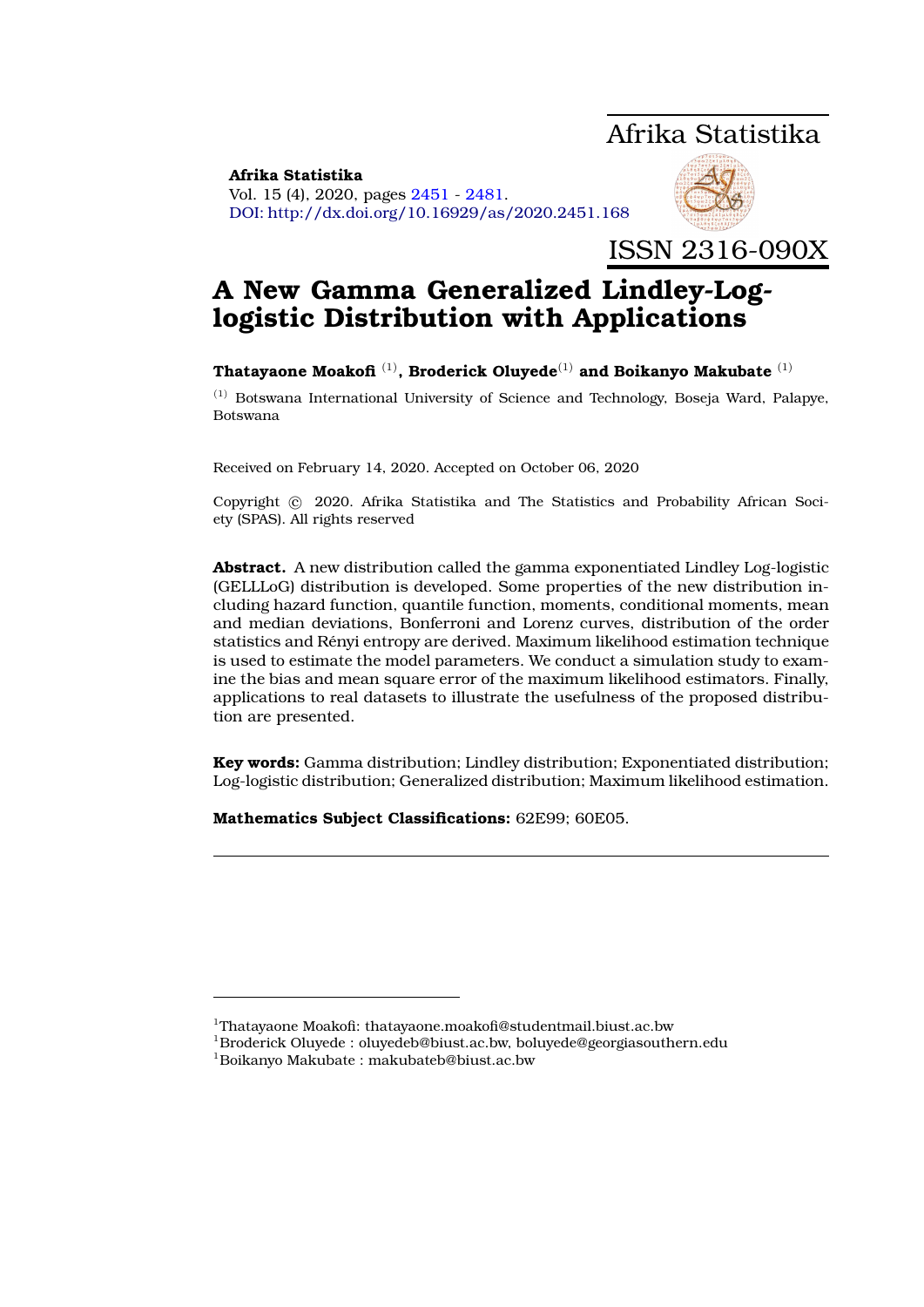**Résumé.** Abstract in French.

## **The authors**.

**Thatayaone Moakofi** is a preparing a M.Sc dissertation under the supervision of the second author at the Department of Mathematics and Statistical Sciences at Botswana International University of Science and Technology.

**Broderick Oluyede**, Ph.D., is professor of Mathematics and Statistics, Botswana International University of Science and Technology.

**Boikanyo Makubate**, Ph.D., is professor of Statistics at Botswana International University of Science and Technology.

### **1. Introduction**

There are very useful and important generalizations of the Lindley distribution in the literature that are suitable for modeling data with different types of hazard rate functions: increasing, decreasing, bathtub and unimodal. [Lindley\(1958\)](#page-27-1) used a mixture of exponential and length-biased exponential distributions to illustrate the difference between fiducial and posterior distributions. The resulting mixture is called the Lindley (L) distribution. [Oluyede and Yang\(2015\)](#page-27-2) developed an extension of the Lindley distribution called the beta generalized Lindley distribution. A generalization of the Lindley distribution called Kumaraswamy Lindley distribution with applications to lifetime data was presented by [Oluyede](#page-27-3) *et al.*(2015). [Ghitany](#page-27-4) *et al.*(2008) investigated the properties of Lindley distribution. [Nadarajah](#page-27-5) *et al.*(2011) studied the mathematical and statistical properties of the exponentiated or generalized Lindley (GL) distribution. The cumulative distribution function (cdf) and probabilty density function (pdf) of the GL distribution are given by

$$
G_{GL}(x; \alpha, \lambda) = \left[1 - \frac{1 + \lambda + \lambda x}{1 + \lambda} \exp(-\lambda x)\right]^{\alpha},\tag{1}
$$

and

$$
g_{GL}(x; \alpha, \lambda) = \frac{\alpha \lambda^2}{1 + \lambda} (1 + x) \left[ 1 - \frac{1 + \lambda + \lambda x}{1 + \lambda} \exp(-\lambda x) \right]^{\alpha - 1} \exp(-\lambda x), \tag{2}
$$

for  $x > 0$ ,  $\lambda > 0$ , and  $\alpha > 0$ . This distribution is the exponentiated Lindley distribution. [Ghitany](#page-27-6) *et al.*(2013) presented results on a two-parameter Lindley distribution referred to as power-Lindley distribution. [Zakerzadeh and Dolati\(2009\)](#page-27-7) looked at a different generalization of the Lindley distribution.

Lindley distribution is a mixture of exponential and gamma distributions, that is  $f(x; \lambda) = (1-p)f_G(x; \lambda) + pf_E(x; \lambda)$  with  $p = \frac{1}{1+\lambda}$ , where  $f_G(x; \lambda) \equiv GAM(2, \lambda)$ , and  $f_E(x; \lambda) \equiv EXP(\lambda).$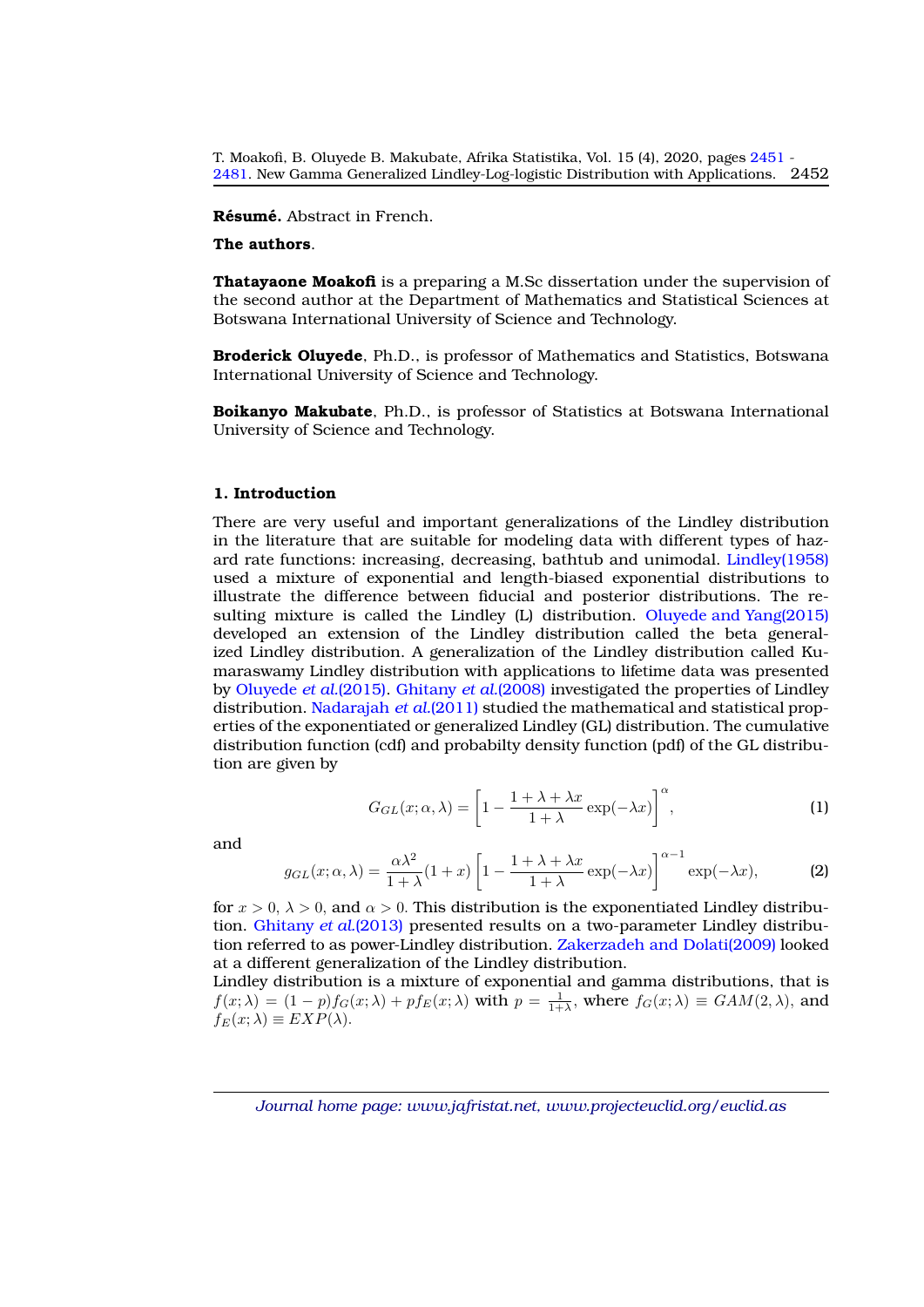#### *1.1. Zografos and Balakrishnan Model*

We consider the family of distributions with the pdf  $f(x)$  and cdf  $F(x)$  given as:

$$
f(x) = \frac{1}{\Gamma(\delta)\psi^{\delta}} \left[ -\log(1 - G(x)) \right]^{\delta - 1} (1 - G(x))^{\frac{1}{\psi} - 1} g(x), x \in R, \delta > 0,
$$
 (3)

and

$$
F(x) = \frac{1}{\Gamma(\delta)\psi^{\delta}} \int_0^{-\log(1 - G(x))} t^{\delta - 1} e^{-t/\psi} dt = \frac{\gamma(\delta, -\psi^{-1} \log(1 - G(x)))}{\Gamma(\delta)},\tag{4}
$$

respectively, where  $\gamma(x,\delta) = \int_0^x t^{\delta-1} e^{-t} dt$  is the incomplete gamma function and take the cdf G(x) to be the exponentiated Lindley-log-logistic distribution [Oluyede](#page-27-8) *et al.*(2020). The corresponding hazard rate function is

$$
h_F(x) = \frac{\left[-\log(1 - G(x))\right]^{\delta - 1} f(x) (1 - G(x))^{1/\psi - 1}}{\psi^{\delta} \left(\Gamma(\delta) - \gamma \left(-\psi^{-1} \log(1 - G(x)), \delta\right)\right)}.
$$

When  $\psi$ =1, this distribution is referred to as the Zografos and Balakrishian-G (ZB-G) family of distributions [Zografos and Balakrishnan\(2009\).](#page-28-0)

This paper employs exponentiation, competing risk transformation and ZB-G formulation to obtain a new distribution involving both the Lindley and log-logistic distributions. The new distribution called the gamma exponentiated Lindley loglogistic (GELLLoG) distribution is quite useful, generalizes the Lindley, generalized Lindley and log-logistic distributions, and is more flexible distribution for the description of reliability and lifetime data. The combined distribution of Lindley and log-logistic is obtained from the product of the reliability or survival functions of the Lindley and log-logistic distributions via competing risk model. A motivation for developing this model is the advantages presented by this extended distribution with respect to having a hazard function that exhibits increasing, decreasing and bathtub shapes, as well as the versatility and flexibility of exponentiated distributions in general, as well as the Lindley and log-logistic distributions in modeling lifetime data.

This paper is organized as follows. In section [2,](#page-3-0) some basic results, the GEL-LLoG distribution and its sub-models, hazard function and the quantile function are presented. The moments and moment generating function, mean and median deviations are given in section [3.](#page-8-0) Section [4](#page-14-0) contains some additional useful results on the distribution of order statistics and Rényi entropy. In section [5,](#page-18-0) results on the estimation of the parameters of the GELLLoG distribution via the method of maximum likelihood are presented. A Monte Carlo simulation study is conducted to examine the bias and mean square error of the maximum likelihood estimators in section [6.](#page-20-0) Applications are given in section [7,](#page-21-0) followed by some concluding remarks.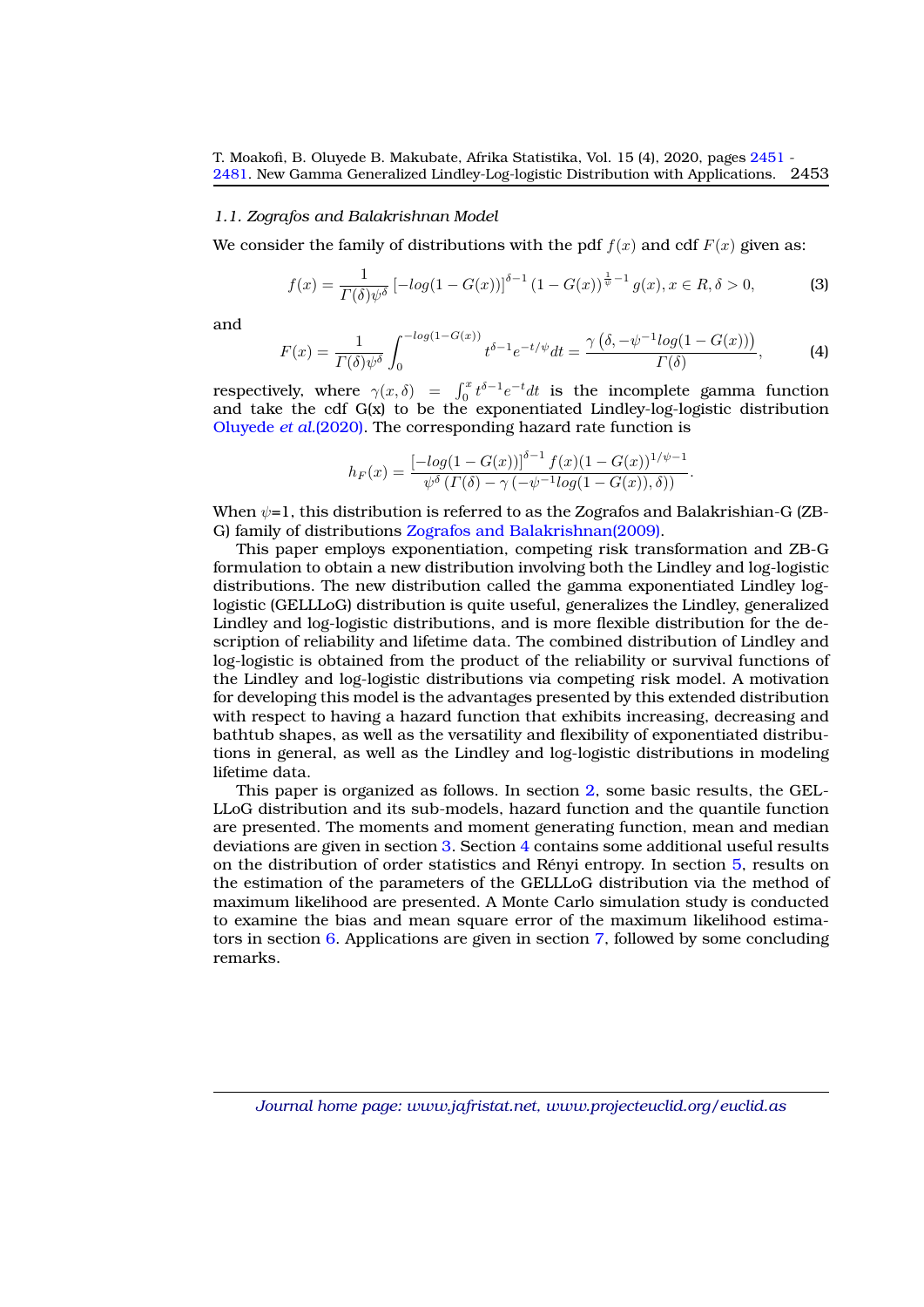## <span id="page-3-0"></span>**2. The Model, Series Expansion of Density Function, Sub-models, Hazard and Quantile Functions**

In this section, we derive some properties of the new gamma exponentiated Lindley log-Logistic (GELLLoG) distribution including expansion of the density, hazard function, quantile function, sub-models, moments, conditional moments and maximum likelihood estimation of model parameters.

The cdf, survival function (sf) and pdf of the exponentiated Lindley log-logistic (ELLLoG) distribution [Oluyede](#page-27-8) *et al.*(2020) are given by

$$
G(x; \lambda, c, \alpha) = \left[1 - \frac{1 + \lambda + \lambda x}{1 + \lambda} \frac{e^{-\lambda x}}{(1 + x^c)}\right]^\alpha,
$$
\n(5)

$$
\overline{G}(x; \lambda, c, \alpha) = 1 - \left[1 - \frac{1 + \lambda + \lambda x}{1 + \lambda} \frac{e^{-\lambda x}}{(1 + x^c)}\right]^\alpha,
$$
\n(6)

and

$$
g(x; \lambda, c, \alpha) = \alpha \left[ 1 - \frac{1 + \lambda + \lambda x}{1 + \lambda} \frac{e^{-\lambda x}}{(1 + x^c)} \right]^{\alpha - 1}
$$
  
 
$$
\times \frac{(1 + x^c)^{-1}}{1 + \lambda} e^{-\lambda x} \left[ \lambda^2 (1 + x) + \frac{(1 + \lambda + \lambda x) c x^{c-1}}{1 + x^c} \right],
$$

respectively, for  $\lambda, c, \alpha > 0$ . If a random variable X has the ELLLoG distribution, we write  $X \sim ELLLoG(\lambda, c, \alpha)$ .

The cdf and pdf of the proposed gamma exponentiated Lindley log-logistic (GEL-LLoG) distribution are given by

$$
F_{GELLLoG}(x; \lambda, c, \alpha, \delta) = \frac{1}{\Gamma(\delta)} \int_0^{-\log(1 - \left(1 - \frac{1 + \lambda + \lambda x}{1 + \lambda} \frac{e^{-\lambda x}}{(1 + x^c)}\right)^{\alpha})} t^{\delta - 1} e^{-t} dt
$$
  

$$
= \frac{\gamma \left(-\log\left(1 - \left(1 - \frac{1 + \lambda + \lambda x}{1 + \lambda} \frac{e^{-\lambda x}}{(1 + x^c)}\right)^{\alpha}\right), \delta\right)}{\Gamma(\delta)}, \tag{7}
$$

and

$$
f_{GELLLoG}(x; \lambda, c, \alpha, \delta) = \frac{1}{\Gamma(\delta)} \bigg[ -\log \bigg( 1 - \bigg[ 1 - \frac{1 + \lambda + \lambda x}{1 + \lambda} \frac{e^{-\lambda x}}{(1 + x^c)} \bigg]^{\alpha} \bigg) \bigg]^{\delta - 1} \times \alpha \bigg[ 1 - \frac{1 + \lambda + \lambda x}{1 + \lambda} \frac{e^{-\lambda x}}{(1 + x^c)} \bigg]^{\alpha - 1} \times \frac{(1 + x^c)^{-1}}{1 + \lambda} e^{-\lambda x} \bigg[ \lambda^2 (1 + x) + \frac{(1 + \lambda + \lambda x) c x^{c - 1}}{1 + x^c} \bigg],
$$
 (8)

respectively, for  $\lambda, c, \alpha, \delta > 0$ , where  $\gamma(x, \delta) = \int_0^x t^{\delta-1} e^{-t} dt$  is the lower incomplete gamma function. If a random variable  $X$  has the GELLLoG distribution, we write  $X \sim \text{GELLLoG}(\lambda, c, \alpha, \delta).$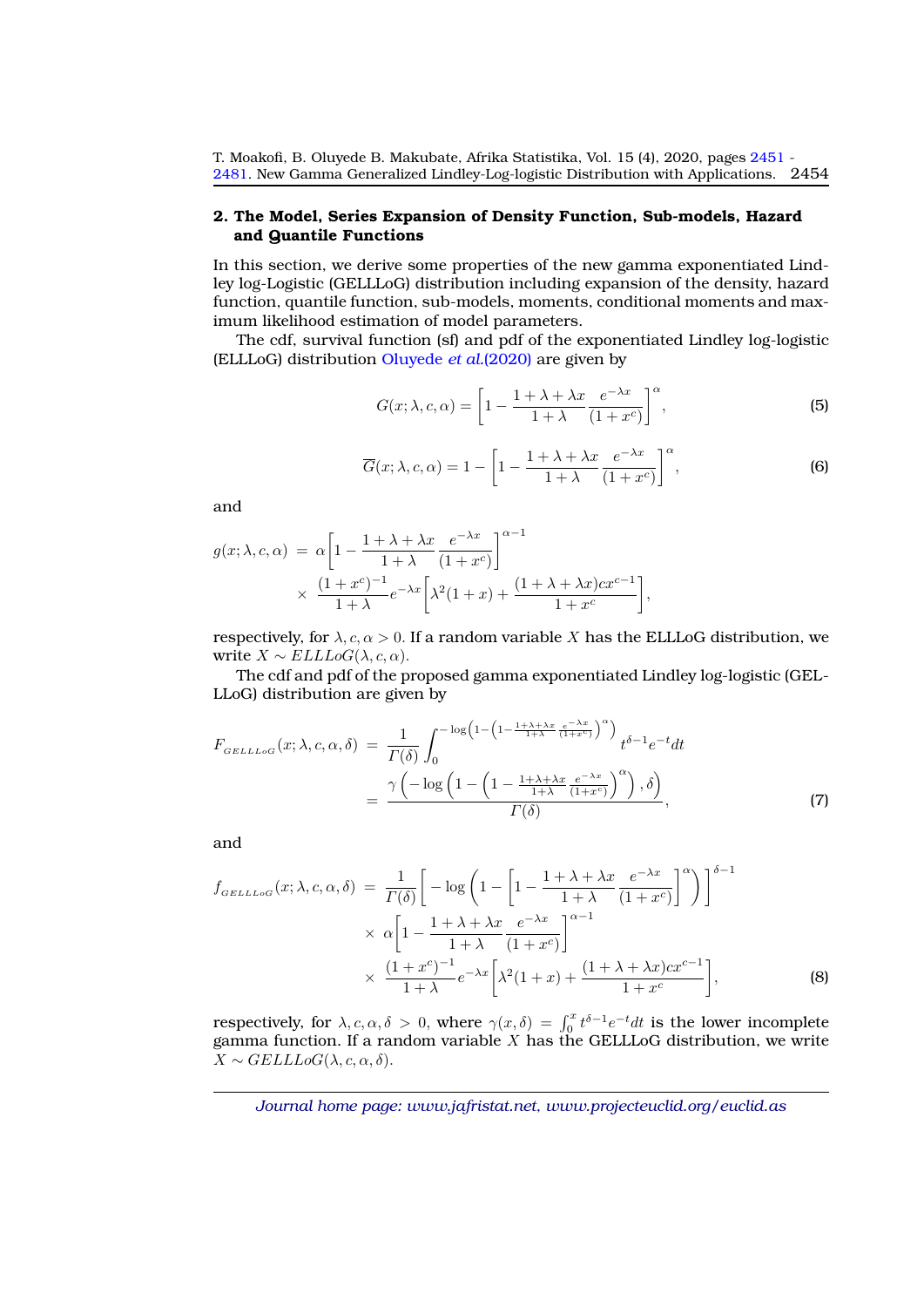

Fig. 1: Plots of GELLLoG Density Function

# *2.1. Series Expansion of Density Function*

In this section, series expansion of the GELLLoG density function is presented. The results allows for the mathematical and statistical properties of the model to be readily obtained.

Let  $y = \left(1 - \frac{1 + \lambda + \lambda x}{1 + \lambda} \frac{e^{-\lambda x}}{(1 + x^c)}\right)$  $\frac{e^{-\lambda x}}{(1+x^c)}\Big)^{\alpha}$ ,  $0 < y < 1$ ,  $\alpha, \lambda, c > 0$ , then using the series representation  $-\log(1-y)=\sum_{i=0}^{\infty}\frac{y^{i+1}}{i+1},$  we have

$$
\[\left[-\log(1-y)\right]^{\delta-1}=y^{\delta-1}\bigg[\sum_{m=0}^{\infty}\binom{\delta-1}{m}y^m\bigg(\sum_{s=0}^{\infty}\frac{y^s}{s+2}\bigg)^m\bigg],
$$

and applying the result on power series raised to a positive integer, with  $a_s = (s +$  $(2)^{-1}$ , that is,

$$
\left(\sum_{s=0}^{\infty} a_s y^s\right)^m = \sum_{s=0}^{\infty} b_{s,m} y^s,
$$
\n(9)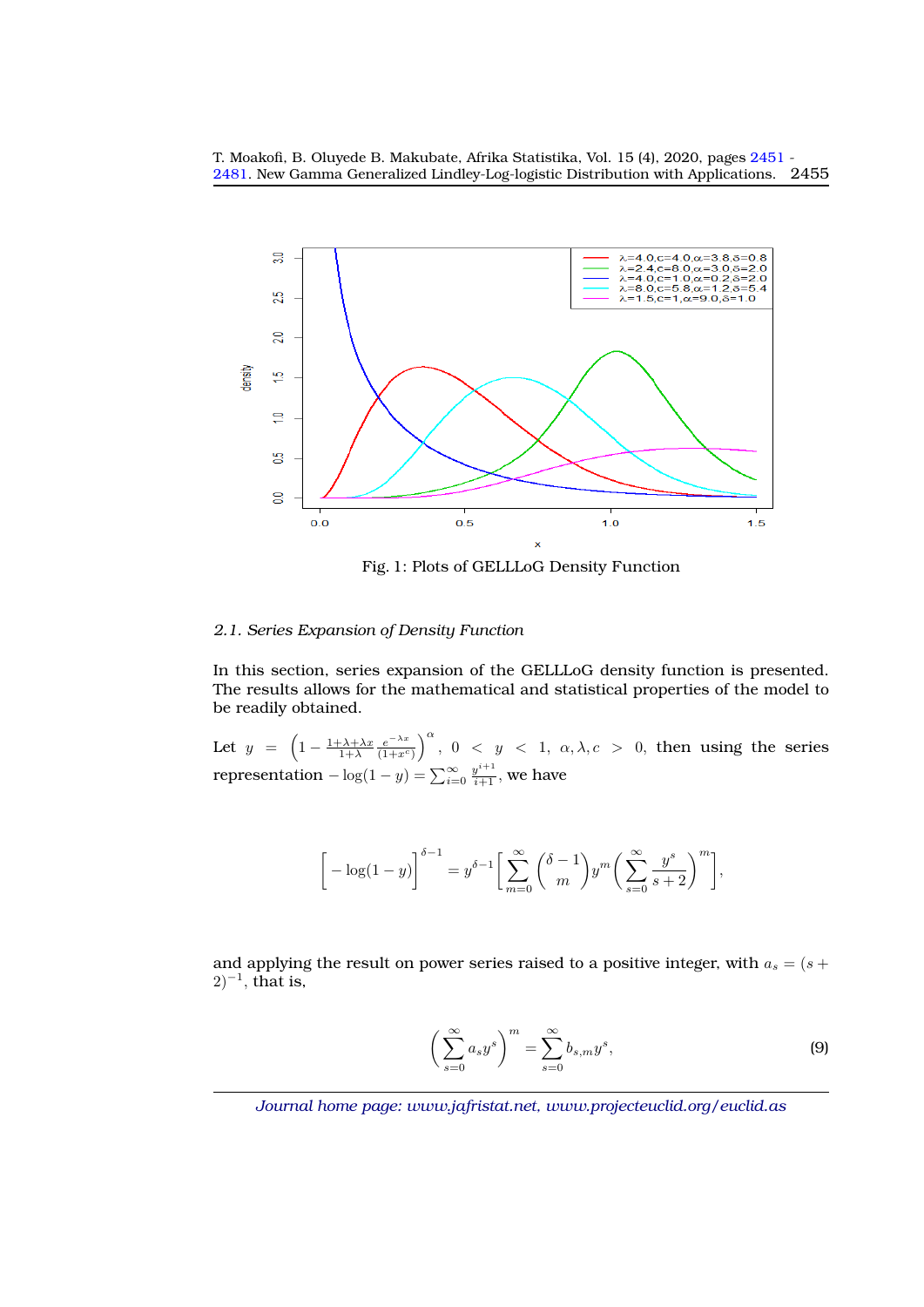where  $b_{s,m}$  =  $e^{-1} \sum_{l=1}^{s} [m(l + 1) - s] a_l b_{s-l,m}$ , and  $b_{0,m} = a$  $\frac{m}{0}$ [Gradshteyn and Ryzhik\(2000\),](#page-27-9) the GELLLoG pdf can be written as

$$
f_{GELLLoG}(x) = \frac{\alpha}{\Gamma(\delta)} \sum_{m=0}^{\infty} \sum_{s=0}^{\infty} {\delta - 1 \choose m} b_{s,m} y^{m+s+\delta-1} \left[ 1 - \frac{1 + \lambda + \lambda x}{1 + \lambda} \frac{e^{-\lambda x}}{(1 + x^c)} \right]^{\alpha - 1}
$$
  
\n
$$
\times \frac{(1 + x^c)^{-1}}{1 + \lambda} e^{-\lambda x} \left[ \lambda^2 (1 + x) + \frac{(1 + \lambda + \lambda x) c x^{c-1}}{1 + x^c} \right]
$$
  
\n
$$
= \frac{\alpha}{\Gamma(\delta)} \sum_{m=0}^{\infty} \sum_{s=0}^{\infty} {\delta - 1 \choose m} b_{s,m} \frac{(m+s+\delta)}{(m+s+\delta)}
$$
  
\n
$$
\times \left[ 1 - \frac{1 + \lambda + \lambda x}{1 + \lambda} \frac{e^{-\lambda x}}{(1 + x^c)} \right]^{\alpha(m+s+\delta)-1}
$$
  
\n
$$
\times \frac{(1 + x^c)^{-1}}{1 + \lambda} e^{-\lambda x} \left[ \lambda^2 (1 + x) + \frac{(1 + \lambda + \lambda x) c x^{c-1}}{1 + x^c} \right]
$$
  
\n
$$
= \sum_{m=0}^{\infty} \sum_{s=0}^{\infty} {\delta - 1 \choose m} \frac{\alpha b_{s,m}}{(m+s+\delta) \Gamma(\delta)} g_{ELLLoG}(x; c, \lambda, \alpha^*),
$$
 (10)

where  $g_{_{ELLoG}}(x;c,\lambda,\alpha^*)$  is the exponentiated Lindley-log-logistic (ELLLoG) pdf with parameters  $c, \lambda$ , and  $\alpha^* = \alpha(m+s+\delta) > 0$ . Let  $D = \{(m, s) \in \mathbb{Z}_{+}^2\}$ , then the weights in the GELLLoG pdf are

$$
\omega_{\nu} = \binom{\delta - 1}{m} \frac{\alpha b_{m,s}}{(m + s + \delta) \Gamma(\delta)},\tag{11}
$$

and

$$
f_{GELLLoG}(x) = \sum_{\nu \in D} \omega_{\nu} g_{ELLLoG}(x; c, \lambda, \alpha(m+s+\delta)).
$$
 (12)

It follows therefore that the GELLLoG density is an infinite linear combination of the ELLLoG pdfs. The statistical and mathematical properties of the GELLLoG distribution can be readily obtained from those of the ELLLoG distribution.

#### *2.2. Sub-models of GELLLoG Distribution*

In this subsection, some useful and important sub-models are presented.

- $-$  When  $\lambda \rightarrow 0^+$ , the resulting distribution is the gamma exponentiated log-logistic (GELLoG) distribution.
- $\blacktriangle$  When  $\lambda \to 0^+$ , and  $\alpha = 1$ , we obtain the gamma log-logistic (GLLoG) distribution.
- **–** We obtain gamma Lindley log-logistic (GLLLoG) distribution with  $\alpha = 1$ .
- **–** When  $\delta = 1$ , we obtain the baseline exponentiated Lindley log-logistic (ELLLoG) distribution.
- **–** When  $\delta = \alpha = 1$ , we obtain the Lindley log-logistic (LLLoG) distribution.
- **–** When  $\lambda \to 0^+$ , and  $\delta = 1$ , we obtain the exponentiated log-logistic (ELLoG) distribution.
- **–** If  $\lambda \to 0^+$  and  $\alpha = \delta = 1$ , we obtain log-logistic (LLoG) distribution.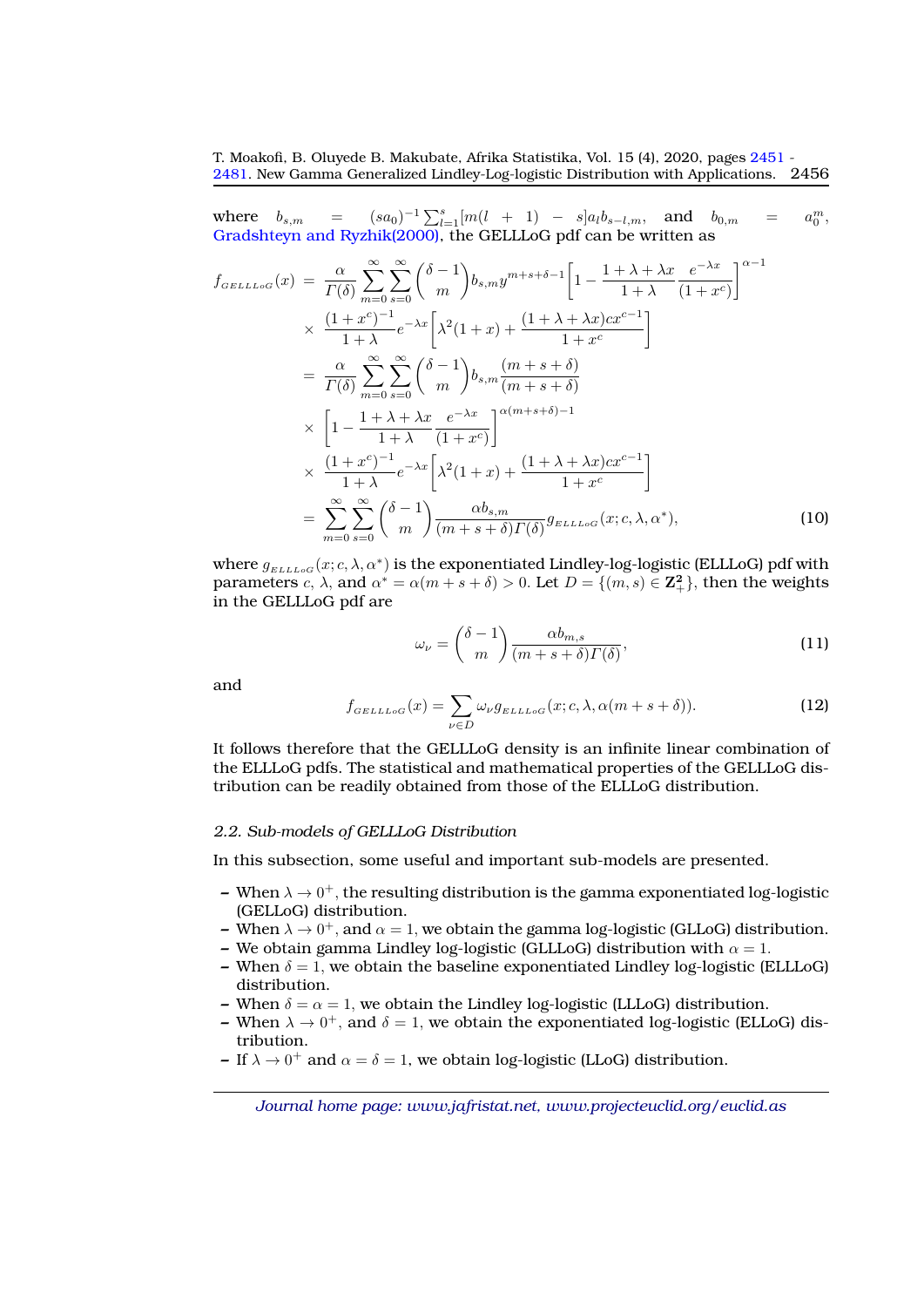**–** If  $\delta = c = 1$ , and  $\lambda \to 0^+$ , we obtain one parameter distribution denoted by  $GELLLoG(1, 1, \alpha, 1)$ , with the cdf

$$
F(x; \alpha) = \left[1 - \frac{1}{(1+x)}\right]^\alpha, \quad \alpha > 0.
$$
 (13)

**–** If  $\delta$  = c = 1, we obtain the two parameter distribution denoted by  $GELLLoG(\lambda, 1, \alpha, 1)$ , with the cdf

$$
F(x; \lambda, \alpha) = \left[1 - \frac{1 + \lambda + \lambda x}{1 + \lambda} \frac{e^{-\lambda x}}{(1 + x)}\right]^\alpha, \quad \lambda, \alpha > 0.
$$
 (14)

**–** If  $\delta = c = \alpha = 1$ , we obtain the one parameter distribution denoted by  $GELLLoG(\lambda, 1, 1, 1)$ , with the cdf

$$
F(x; \lambda) = 1 - \frac{1 + \lambda + \lambda x}{1 + \lambda} \frac{e^{-\lambda x}}{(1 + x)}, \quad \lambda > 0.
$$
 (15)

**–** If  $\alpha = c = 1$ , we obtain the two parameter distribution denoted by  $GELLLoG(\lambda, 1, 1, \delta)$ , with the cdf

$$
F(x; \lambda, \delta) = \frac{1}{\Gamma(\delta)} \gamma \left( -\log \left( 1 - \left( 1 - \frac{1 + \lambda + \lambda x}{1 + \lambda} \frac{e^{-\lambda x}}{1 + x} \right) \right), \delta \right), \quad \lambda, \delta > 0. \tag{16}
$$

**–** If c=1, we obtain the three parameter distribution denoted by  $GELLLoG(\lambda, 1, \alpha, \delta)$ , with the cdf

$$
F(x; \lambda, \alpha, \delta) = \frac{1}{\Gamma(\delta)} \gamma \left( -\log \left( 1 - \left( 1 - \frac{1 + \lambda + \lambda x}{1 + \lambda} \frac{e^{-\lambda x}}{1 + x} \right)^{\alpha} \right), \delta \right), \lambda, \delta > 0. \tag{17}
$$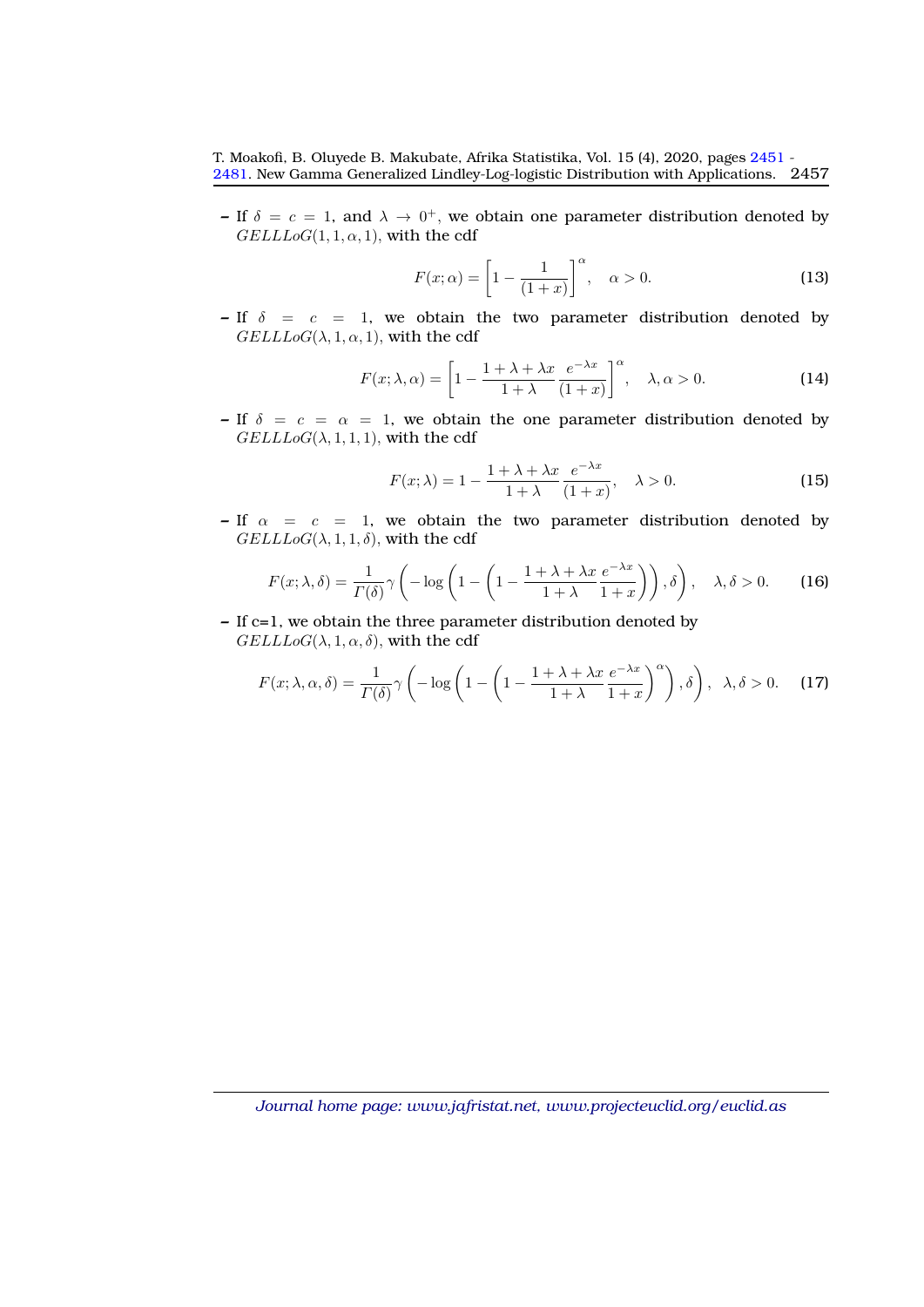#### *2.3. Hazard and Quantile Functions*

In this section, we present the hazard and quantile functions of the GELLLoG distribution. Plots of the hazard function for selected values of the model parameters are presented in Figure [2.](#page-7-0) The hazard rate function of the GELLLoG distribution is given by

$$
h_{F_{GELLLoG}}(x) = \frac{f_{GELLLoG}(x)}{\overline{F}_{GELLLoG}(x)}
$$
  
= 
$$
\left[ -\log \left( 1 - \left[ 1 - \frac{1 + \lambda + \lambda x}{1 + \lambda} \frac{e^{-\lambda x}}{(1 + x^c)} \right]^\alpha \right) \right]^{\delta - 1}
$$
  

$$
\times \alpha \left[ 1 - \frac{1 + \lambda + \lambda x}{1 + \lambda} \frac{e^{-\lambda x}}{(1 + x^c)} \right]^{\alpha - 1}
$$
  

$$
\times \frac{(1 + x^c)^{-1}}{1 + \lambda} e^{-\lambda x} \left[ \lambda^2 (1 + x) + \frac{(1 + \lambda + \lambda x) c x^{c-1}}{1 + x^c} \right]
$$
  

$$
\times \left[ \Gamma(\delta) - \gamma \left( -\log \left( 1 - \left( 1 - \frac{1 + \lambda + \lambda x}{1 + \lambda} \frac{e^{-\lambda x}}{(1 + x^c)} \right)^\alpha \right), \delta \right) \right]^{-1}.
$$

Plots of the GELLLoG hazard below shows different shapes including decreasing, increasing, bathtub followed by upside down, upside down bathtub, and bathtub shapes.

<span id="page-7-0"></span>

Fig. 2: Plots of GELLLoG Hazard Function

The quantile function of the GELLLoG distribution is obtained by solving the non-linear equation:

$$
\frac{\gamma\left(-\log\left(1-\left(1-\frac{1+\lambda+\lambda x}{1+\lambda}\frac{e^{-\lambda x}}{(1+x^c)}\right)^{\alpha}\right),\delta\right)}{\Gamma(\delta)}=u,\tag{18}
$$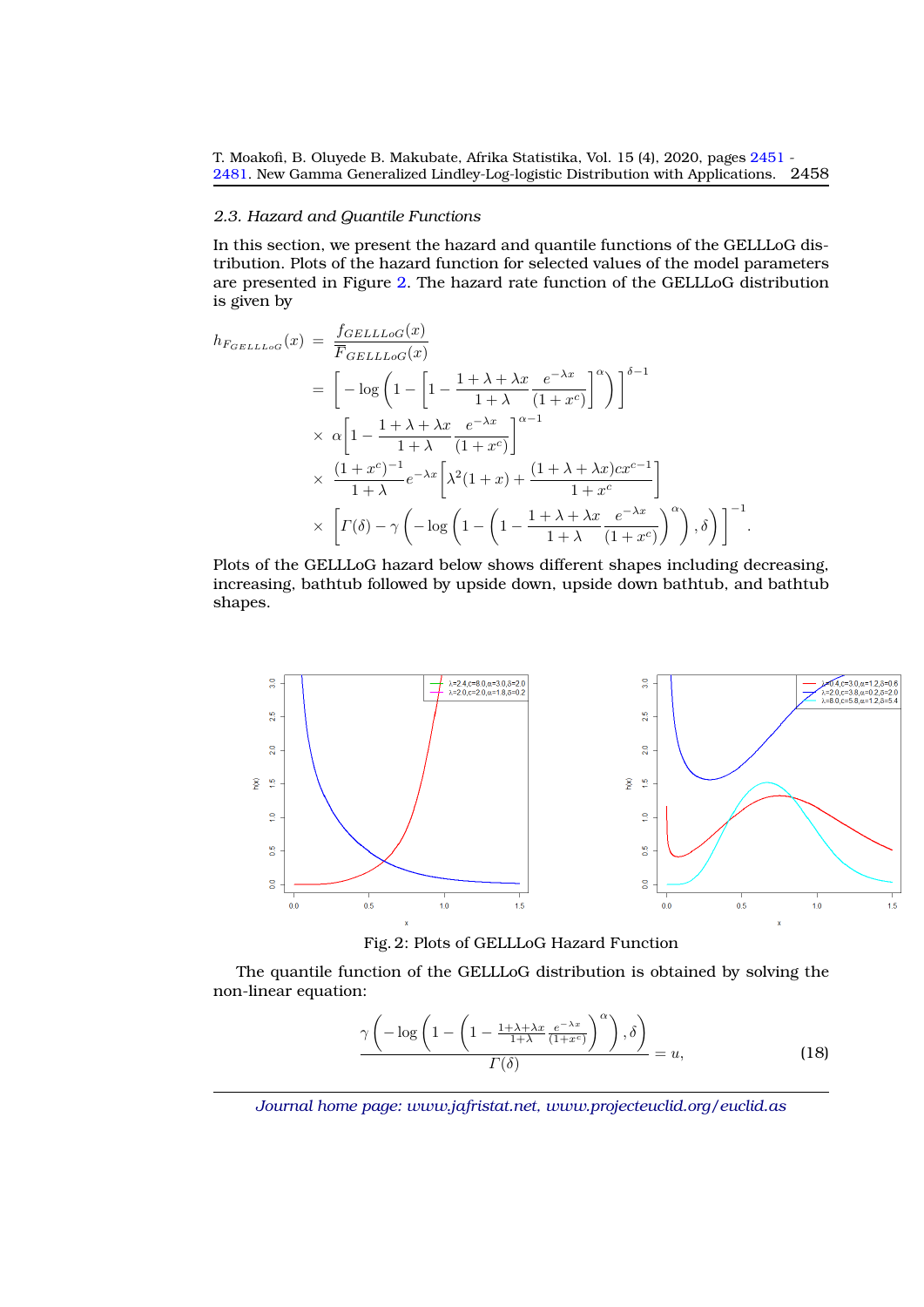$0 \le u \le 1$ , that is,

$$
\left(1 - \frac{1 + \lambda + \lambda x}{1 + \lambda} \frac{e^{-\lambda x}}{(1 + x^c)}\right)^{\alpha} = 1 - e^{-\gamma^{-1}(u\Gamma(\delta), \delta)},\tag{19}
$$

so that

$$
\frac{1+\lambda+\lambda x}{1+\lambda} \frac{e^{-\lambda x}}{(1+x^c)} = 1 - \left(1 - e^{-\gamma^{-1}(u\Gamma(\delta),\delta)}\right)^{1/\alpha}.
$$
 (20)

Consequently, random numbers can be generated for the GELLLoG distribution by numerically solving the nonlinear equation

$$
\lambda x + \log(1 + x^c) - \log\left(1 + \frac{\lambda x}{1 + \lambda}\right) + \log\left(1 - \left(1 - e^{-\gamma^{-1}(u\Gamma(\delta), \delta)}\right)^{1/\alpha}\right) = 0. \tag{21}
$$

Table 1 presents quantiles of the GELLLoG distribution for selected values of the model parameters  $\lambda$ , c,  $\alpha$  and  $\delta$ .

|                  |                    | $(\lambda, c, \alpha, \delta)$ |                  |                |                  |
|------------------|--------------------|--------------------------------|------------------|----------------|------------------|
| $\boldsymbol{u}$ | (1.2, 1.2, 1, 1.8) | (0.2, 1.5, 2.2, 2)             | (0.8, 1.2, 2, 1) | (2, 1, 1, 2.2) | (1, 1.8, 2.6, 2) |
| 0.1              | 0.2943             | 1.4788                         | 0.3456           | 0.2970         | 0.9711           |
| 0.2              | 0.4582             | 2.0185                         | 0.5276           | 0.4557         | 1.2086           |
| 0.3              | 0.6130             | 2.5516                         | 0.7021           | 0.6062         | 1.4150           |
| 0.4              | 0.7726             | 3.1391                         | 0.8868           | 0.7636         | 1.6199           |
| 0.5              | 0.9460             | 3.8300                         | 1.0944           | 0.9395         | 1.8390           |
| 0.6              | 1.1430             | 4.6905                         | 1.3409           | 1.1496         | 2.0886           |
| 0.7              | 1.3780             | 5.8378                         | 1.6538           | 1.4253         | 2.3939           |
| 0.8              | 1.6776             | 7.5312                         | 2.0931           | 1.8588         | 2.8079           |
| 0.9              | 2.1043             | 10.6012                        | 2.8509           | 3.4573         | 3.4967           |

Table 1: **Table of Quantiles for GELLLoG Distribution**

# <span id="page-8-0"></span>**3. Moments, Conditional Moments, Mean and Median Deviations**

In this section, we present the moments, moment generating function, mean and median deviations for the GELLLoG distribution. Moments are very important and necessary in any statistical analysis, especially in applications. Moments can be used to study the most important features and characteristics of a distribution (e.g., central tendency, dispersion, skewness and kurtosis). These measures (moments, moment generating function, mean and median deviations) can be readily obtained for the sub-models given in section [2.](#page-3-0)

# *3.1. Moments and Moment Generating Function*

Let  $\alpha^* = \alpha(m+s+\delta)$ , and  $Y \sim \text{ELLLoG}(c, \lambda, \alpha^*)$ . Note that the  $k^{th}$  moment of the ELLLoG random variable Y is obtained as follows. The  $k^{th}$  raw moment,  $\mu_k'$  of the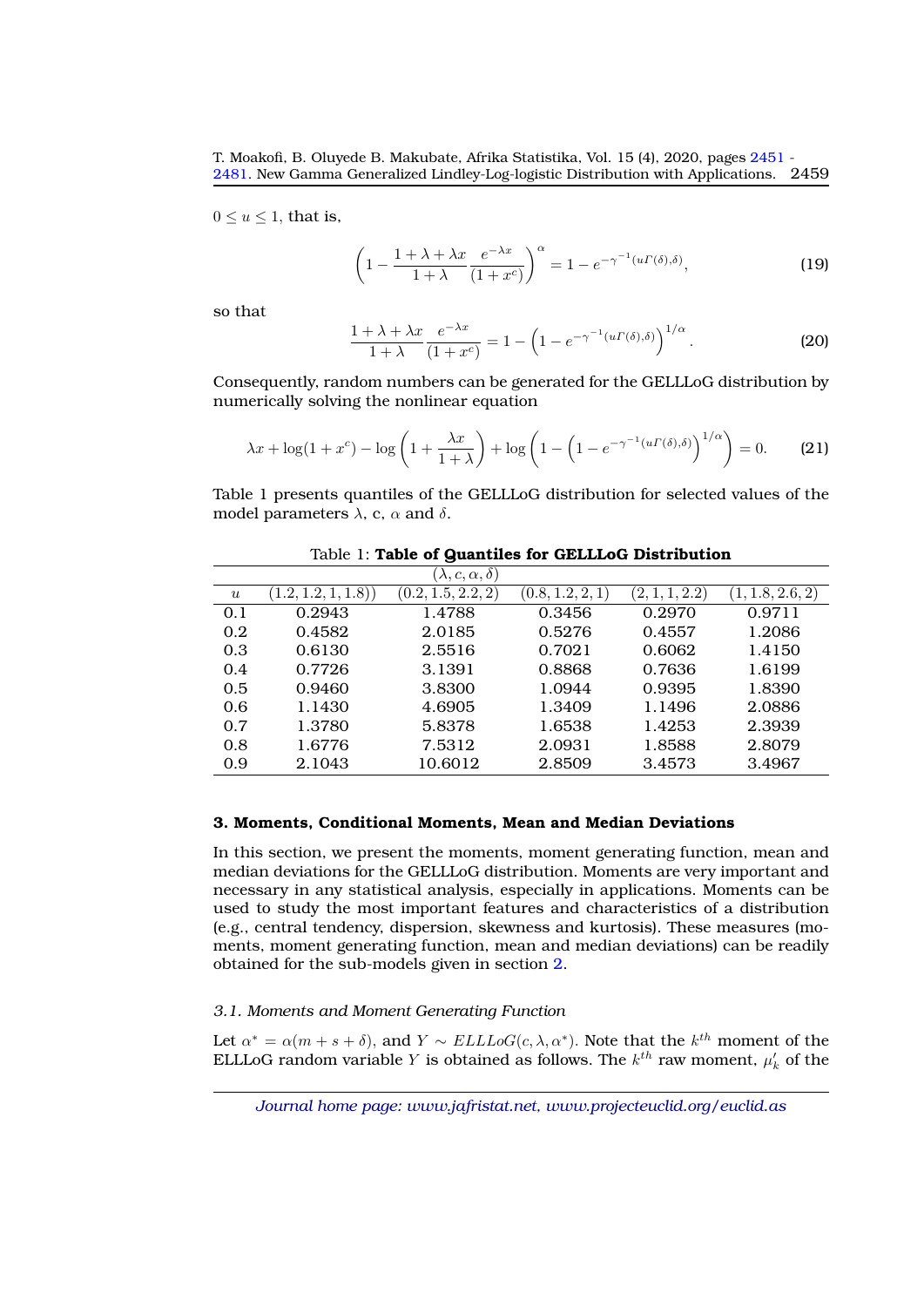ELLLoG distribution is given by:

$$
E(Y^{k}) = \int_{0}^{\infty} y^{k} g_{\text{ELLoG}}(y; \lambda, c, \alpha(m+s+\delta)) dy
$$
  
\n
$$
= \int_{0}^{\infty} y^{k} \alpha(m+s+\delta) \left[ 1 - \frac{1+\lambda+\lambda y}{1+\lambda} \frac{e^{-\lambda y}}{(1+y^{c})} \right]^{\alpha(m+s+\delta)-1}
$$
  
\n
$$
\times \frac{(1+y^{c})^{-1}}{1+\lambda} e^{-\lambda y} \left[ \lambda^{2} (1+y) + \frac{(1+\lambda+\lambda y)cy^{c-1}}{1+y^{c}} \right] dy
$$
  
\n
$$
= \sum_{t=0}^{\infty} \left( \alpha(m+s+\delta) - 1 \right) (-1)^{t} \alpha(m+s+\delta) \int_{0}^{\infty} y^{k} \left[ \frac{1+\lambda+\lambda y}{1+\lambda} \frac{e^{-\lambda y}}{(1+y^{c})} \right]^{t}
$$
  
\n
$$
\times \frac{(1+y^{c})^{-1}}{1+\lambda} e^{-\lambda y} \left[ \lambda^{2} (1+y) + \frac{(1+\lambda+\lambda y)cy^{c-1}}{1+y^{c}} \right] dy
$$
  
\n
$$
= \sum_{t,p=0}^{\infty} \frac{\alpha(m+s+\delta)(-1)^{t+p} [\lambda(t+1)]^{p}}{(1+\lambda)^{t+1} p!} \left( \alpha(m+s+\delta) - 1 \right)
$$
  
\n
$$
\times \left[ \lambda^{2} \sum_{q=0}^{\infty} {t \choose q} \lambda^{q} (1+\lambda)^{t-q} \int_{0}^{\infty} y^{k+p+q} (1+y) (1+y^{c})^{-t-1} dy
$$
  
\n
$$
+ c \sum_{q=0}^{\infty} {t+1 \choose q} \lambda^{q} (1+\lambda)^{t+1-q} \int_{0}^{\infty} y^{k+p+c+q-1} (1+y^{c})^{-t-2} dy \right].
$$
  
\n(22)

We note that by applying  $(1 + \lambda + \lambda y)^{t+1} = \sum_{q=0}^{\infty} {\binom{t+1}{q}} (\lambda y)^q (1 + \lambda)^{t+1-q}$ ,  $(1 + \lambda + \lambda y)^t = \sum_{q=0}^{\infty} {t \choose q} (\lambda y)^q (1 + \lambda)^{t-q}$ , and the substitution  $w = (1 + y^c)^{-1}$ , we have

$$
E(Y^{k}) = \sum_{t,p=0}^{\infty} \frac{\alpha(m+s+\delta)(-1)^{t+p}[\lambda(t+1)]^{p}}{(1+\lambda)^{t+1}p!} \binom{\alpha(m+s+\delta)-1}{t}
$$
  
 
$$
\times \left[ \sum_{q=0}^{\infty} {t \choose q} \lambda^{q+2} \frac{(1+\lambda)^{t-q}}{c} \int_{0}^{1} w^{t+1-\frac{k+p+q+1}{c}-1} (1-w)^{\frac{k+p+q+1}{c}-1} dw + \int_{0}^{1} w^{t+1-\frac{k+p+q+2}{c}-1} (1-w)^{\frac{k+p+q+2}{c}-1} dw + c \sum_{q=0}^{\infty} {t+1 \choose q} \lambda^{q} (1+\lambda)^{t+1-q} \int_{0}^{1} w^{t+2-\frac{k+p+c+q}{c}-1} (1-w)^{\frac{k+q+p+c+q}{c}-1} dt \right].
$$
\n(23)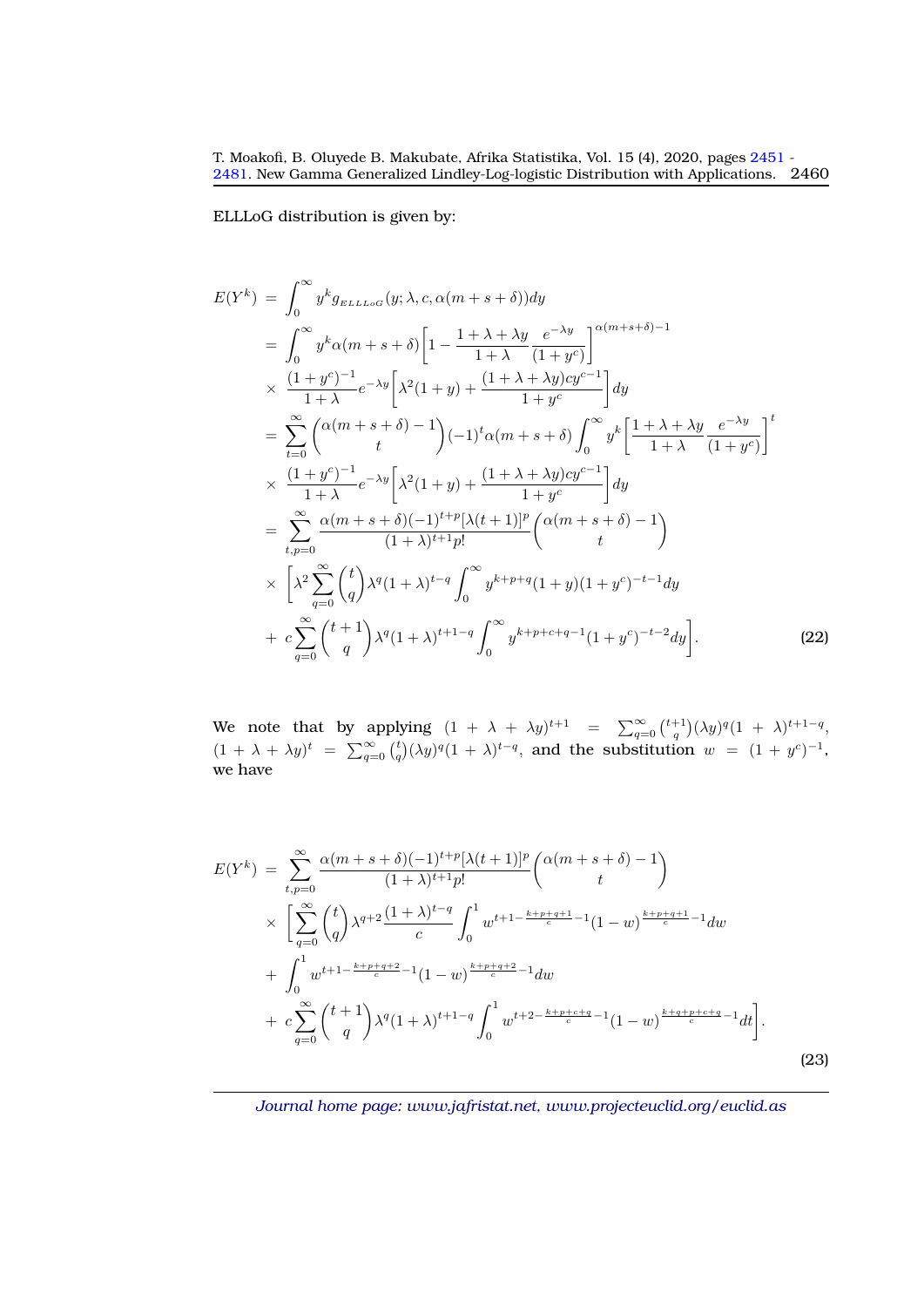Consequently,

<span id="page-10-0"></span>
$$
E(Y^{k}) = \sum_{t,p=0}^{\infty} \frac{\alpha(m+s+\delta)(-1)^{t+p}[\lambda(t+1)]^{p}}{(1+\lambda)^{t+1}p!} \binom{\alpha(m+s+\delta)-1}{t}
$$
  
 
$$
\times \left[ \sum_{q=0}^{\infty} {t \choose q} \lambda^{q+2} \frac{(1+\lambda)^{t-q}}{c} \left( B\left(t+1-\frac{k+p+q+1}{c}, \frac{k+p+q+1}{c}\right) + B\left(t+1-\frac{k+p+q+2}{c}, \frac{k+p+q+2}{c}\right) \right)
$$
  
 
$$
+ c \sum_{q=0}^{\infty} {t+1 \choose q} \lambda^{q} (1+\lambda)^{t+1-q}
$$
  
 
$$
\times B\left(t+2-\frac{k+p+c+q}{c}, \frac{k+q+p+c+q}{c}\right).
$$
 (24)

Thus, the  $k^{th}$  moments of the GELLLoG distribution is given by

<span id="page-10-1"></span>
$$
E(X^{k}) = \sum_{\nu \in D} \omega_{\nu} \Delta(t, p, q, c, \lambda, k),
$$
\n(25)

where  $\Delta(t, p, q, c, \lambda, k)$  is given by equation [\(24\)](#page-10-0). The moment generating function of the GELLLoG class of distribution is given by  $E(e^{tX}) = \sum_{k=0}^{\infty} \frac{t^k}{k!} E(X^k)$ , where  $E(X^k)$ is given by the equation [\(25\)](#page-10-1). The coefficients of variation (CV), Skewness (CS) and Kurtosis (CK) can be readily obtained. The variance ( $\sigma^2$ ), Standard deviation (SD= $\sigma$ ), coefficient of variation (CV), coefficient of skewness (CS) and coefficient of kurtosis (CK) are given by

$$
\sigma^2 = \mu'_2 - \mu^2, \quad CV = \frac{\sigma}{\mu} = \frac{\sqrt{\mu'_2 - \mu^2}}{\mu} = \sqrt{\frac{\mu'_2}{\mu^2} - 1},
$$

$$
CS = \frac{E\left[ (X - \mu)^3 \right]}{\left[ E(X - \mu)^2 \right]^{3/2}} = \frac{\mu'_3 - 3\mu\mu'_2 + 2\mu^3}{(\mu'_2 - \mu^2)^{3/2}},
$$

and

$$
CK = \frac{E\left[ (X - \mu)^4 \right]}{\left[ E(X - \mu)^2 \right]^2} = \frac{\mu_4' - 4\mu\mu_3' + 6\mu^2\mu_2' - 3\mu^4}{(\mu_2' - \mu^2)^2},
$$

respectively.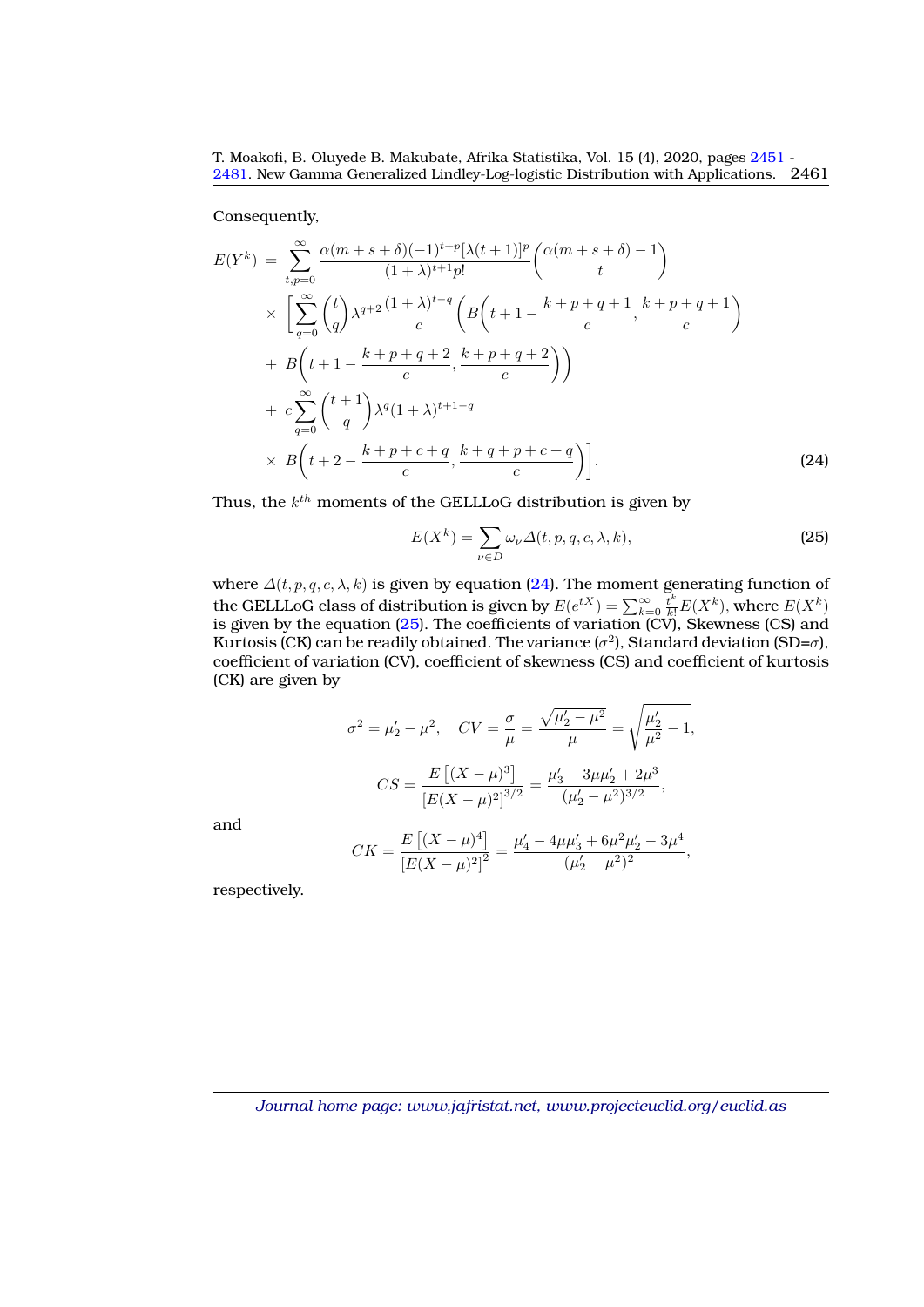Some moments for selected parameters values are given in Table [2](#page-11-0) and plots of CS and CK versus the shape parameters,  $\alpha$ , c and  $\delta$  are presented in Figure [3,](#page-11-1) Figure [4](#page-12-0) and Figure [5.](#page-12-1) Plots of skewness and kurtosis for choices of the model parameters reveal that skewness and kurtosis depend on the parameters  $\alpha$ , c, and  $\delta$ .

Table 2: Table of Moments for Selected Parameters Values of GELLLoG Distribution

<span id="page-11-0"></span>

|           | (0.1, 0.2, 0.2, 0.5) | (1.8, 1.5, 2.2, 0.5) | (0.8, 1.0, 2.2, 1.0) | (2.0, 2.2, 0.2, 1.8) | (0.1, 1.0, 2.0, 0.5) |
|-----------|----------------------|----------------------|----------------------|----------------------|----------------------|
| E(X)      | 0.0080               | 0.2415               | 0.2861               | 0.1690               | 0.3272               |
| $E(X^2)$  | 0.0039               | 0.1321               | 0.1611               | 0.0727               | 0.2062               |
| $E(X^3)$  | 0.0025               | 0.0889               | 0.1088               | 0.0422               | 0.1474               |
| $E(X^4)$  | 0.0019               | 0.0665               | 0.0811               | 0.0285               | 0.1135               |
| $E(X^5)$  | 0.0015               | 0.0530               | 0.0642               | 0.0210               | 0.0918               |
| $E(X^6)$  | 0.0012               | 0.0439               | 0.0529               | 0.0164               | 0.0769               |
| <b>SD</b> | 0.0011               | 0.0375               | 0.0450               | 0.0133               | 0.0660               |
| CV        | 0.0009               | 0.0327               | 0.0390               | 0.0112               | 0.0577               |
| <b>CS</b> | 0.0008               | 0.0290               | 0.0344               | 0.0096               | 0.0513               |
| CK        | 0.0007               | 0.02607              | 0.0308               | 0.0084               | 0.0461               |

<span id="page-11-1"></span>

Fig. 3: Plots of Skewness and Kurtosis for parameter alpha

*Journal home page: www.jafristat.net, www.projecteuclid.org/euclid.as*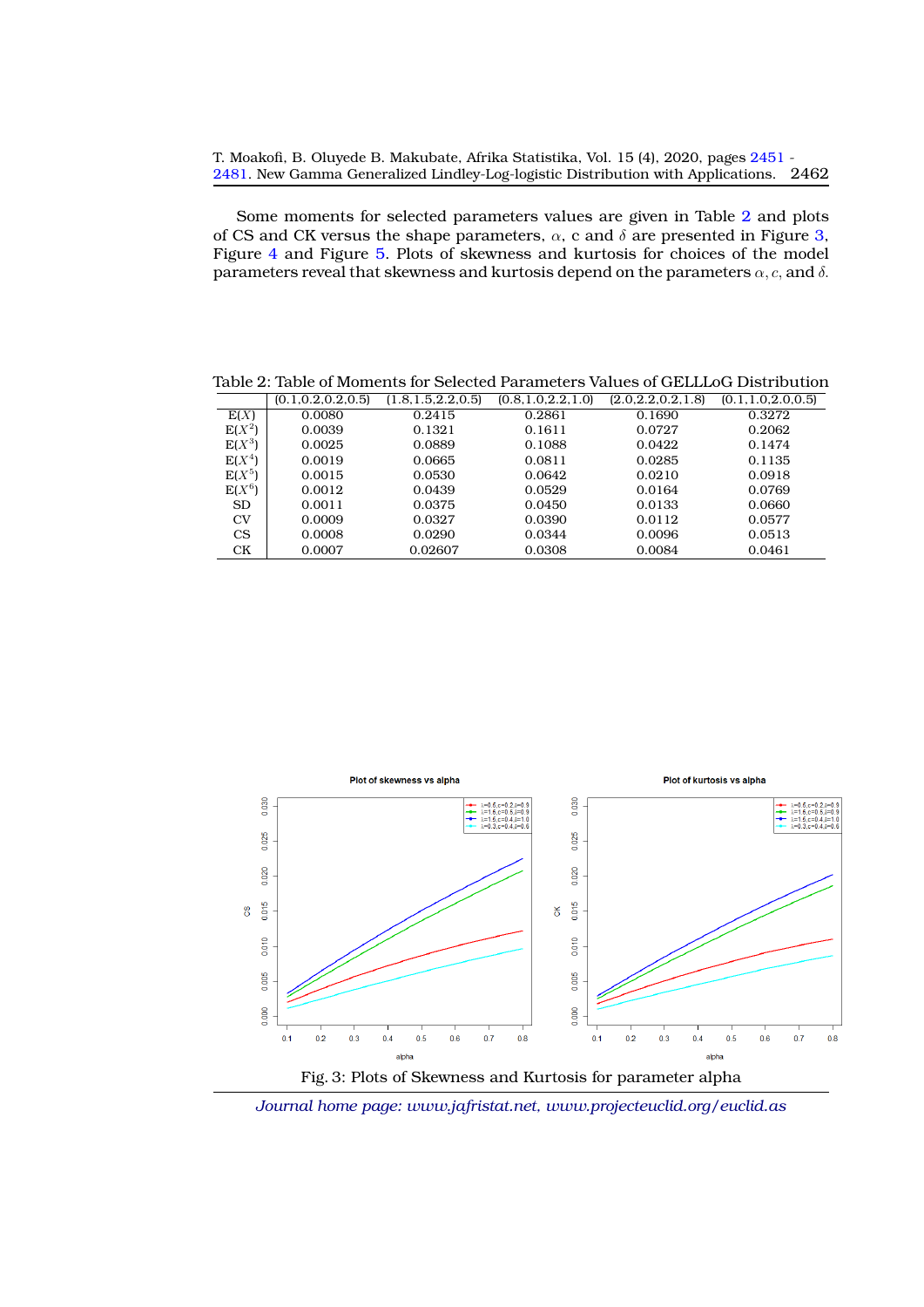<span id="page-12-0"></span>

T. Moakofi, B. Oluyede B. Makubate, Afrika Statistika, Vol. 15 (4), 2020, pages [2451](#page-0-0) - [2481.](#page-27-0) New Gamma Generalized Lindley-Log-logistic Distribution with Applications. 2463

Fig. 4: Plots of Skewness and Kurtosis for parameter c

<span id="page-12-1"></span>

Fig. 5: Plots of Skewness and Kurtosis for parameter delta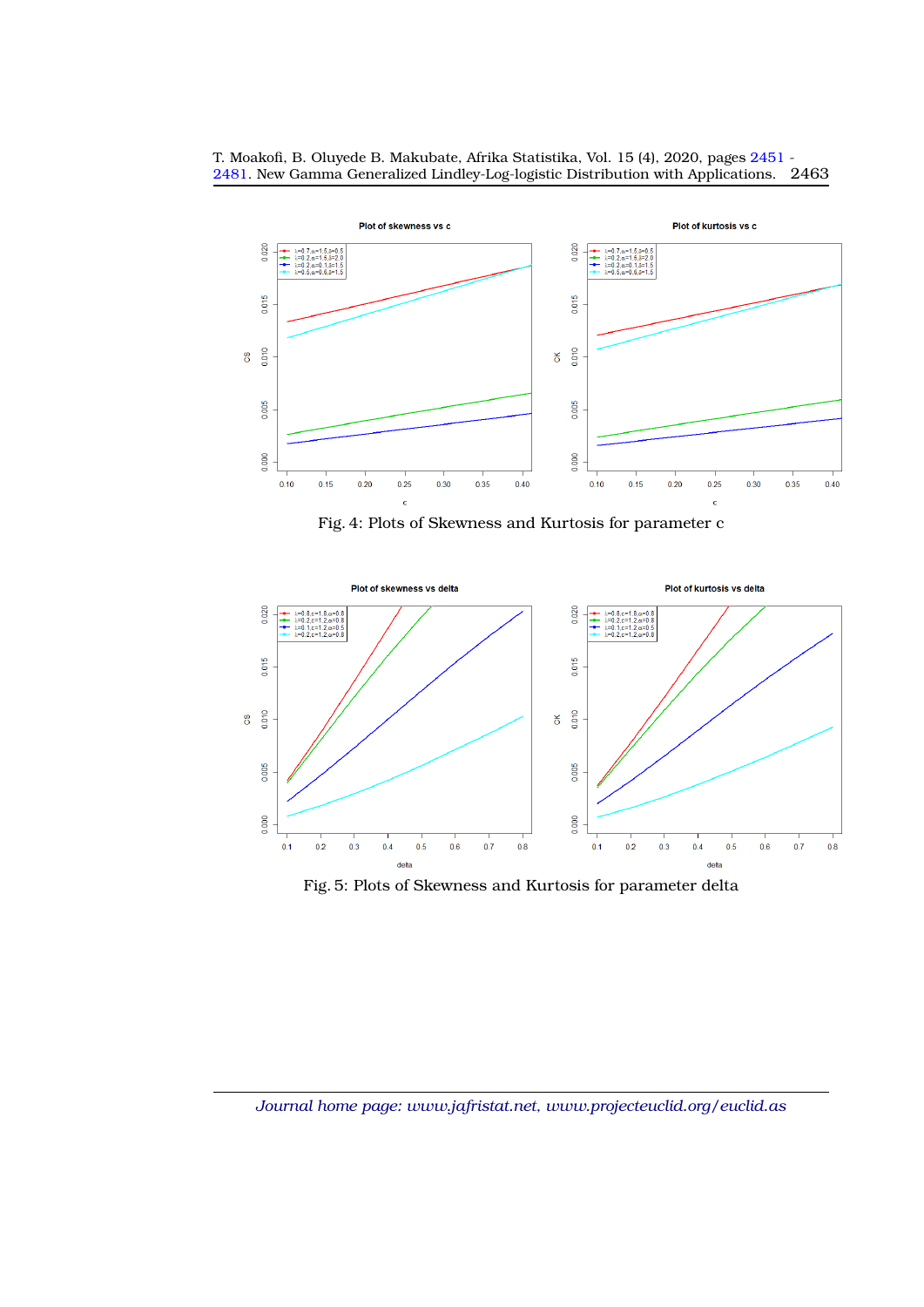#### *3.2. Conditional Moments*

The mean residual life function, vitality function and related reliability measures can be readily obtained from the conditional moments of a distribution. The  $k^{th}$  conditional moments for the GELLLoG distribution is given by

$$
E(X^{k}|X>a) = \frac{1}{\overline{F}_{GELLLoG}(a)} \int_{t}^{\infty} x^{k} f_{GELLLoG}(x;c,\lambda,\alpha,\delta) dx
$$
  
\n
$$
= \frac{1}{\overline{F}_{GELLLoG}(a)} \sum_{\nu \in D} \sum_{t,p=0}^{\infty} \omega_{\nu} \frac{\alpha(m+s+\delta)(-1)^{t+p}[\lambda(t+1)]^{p}}{(1+\lambda)^{t+1}p!}
$$
  
\n
$$
\times \left( \frac{\alpha(m+s+\delta)-1}{t} \right) \left[ \sum_{q=0}^{\infty} {t \choose q} \lambda^{q+2} \frac{(1+\lambda)^{t-q}}{c} + \frac{\alpha}{2} \left( \frac{B_{(1+a^{c})^{-1}}}{B_{(1+a^{c})^{-1}} \left( t+1 - \frac{k+p+q+1}{c}, \frac{k+p+q+2}{c} \right) \right) + B_{(1+a^{c})^{-1}} \left( t+1 - \frac{k+p+q+2}{c}, \frac{k+p+q+2}{c} \right) \right)
$$
  
\n
$$
+ c \sum_{q=0}^{\infty} {t+1 \choose q} \lambda^{q} (1+\lambda)^{t+1-q}
$$
  
\n
$$
\times B_{(1+a^{c})^{-1}} \left( t+2 - \frac{k+p+c+q}{c}, \frac{k+q+p+c+q}{c} \right),
$$

where  $B_{(1+a^c)^{-1}}(a, b)$  is the incomplete beta function.

#### *3.3. Mean Deviation, Lorenz and Bonferroni Curves*

Mean deviation about the mean and mean deviation about the median as well as Lorenz and Bonferroni curves for the GELLLoG distribution are presented in this subsection.

# 3.3.1. Mean Deviations

The mean deviation about the mean and the mean deviation about the median are defined by

$$
\delta_1(x) = \int_0^\infty |x - \mu| f_{GELLLoG}(x) dx \quad \text{and} \quad \delta_2(x) = \int_0^\infty |x - M| f_{GELLLoG}(x) dx, \tag{26}
$$

respectively, where  $\mu = E[X]$  and  $M = Median(X)$  denotes the median. We note that  $\delta_1(x)$  and  $\delta_2(x)$  can be expressed as  $\delta_1(x) = 2\mu F_{GELLLoG}(x) - 2\mu + 2\int_{\mu}^{\infty} f_{GELLLoG}(x)dx$ and  $\delta_2(x) = -\mu + 2 \int_M^{\infty} x f_{GELLLOG}(x) dx$ , respectively, that is,

$$
\delta_1(x) = 2\mu F_{GELLLoG}(\mu) - 2\mu + 2T(\mu)
$$
 and  $\delta_2(x) = 2T(M) - \mu$ , (27)

*Journal home page: www.jafristat.net, www.projecteuclid.org/euclid.as*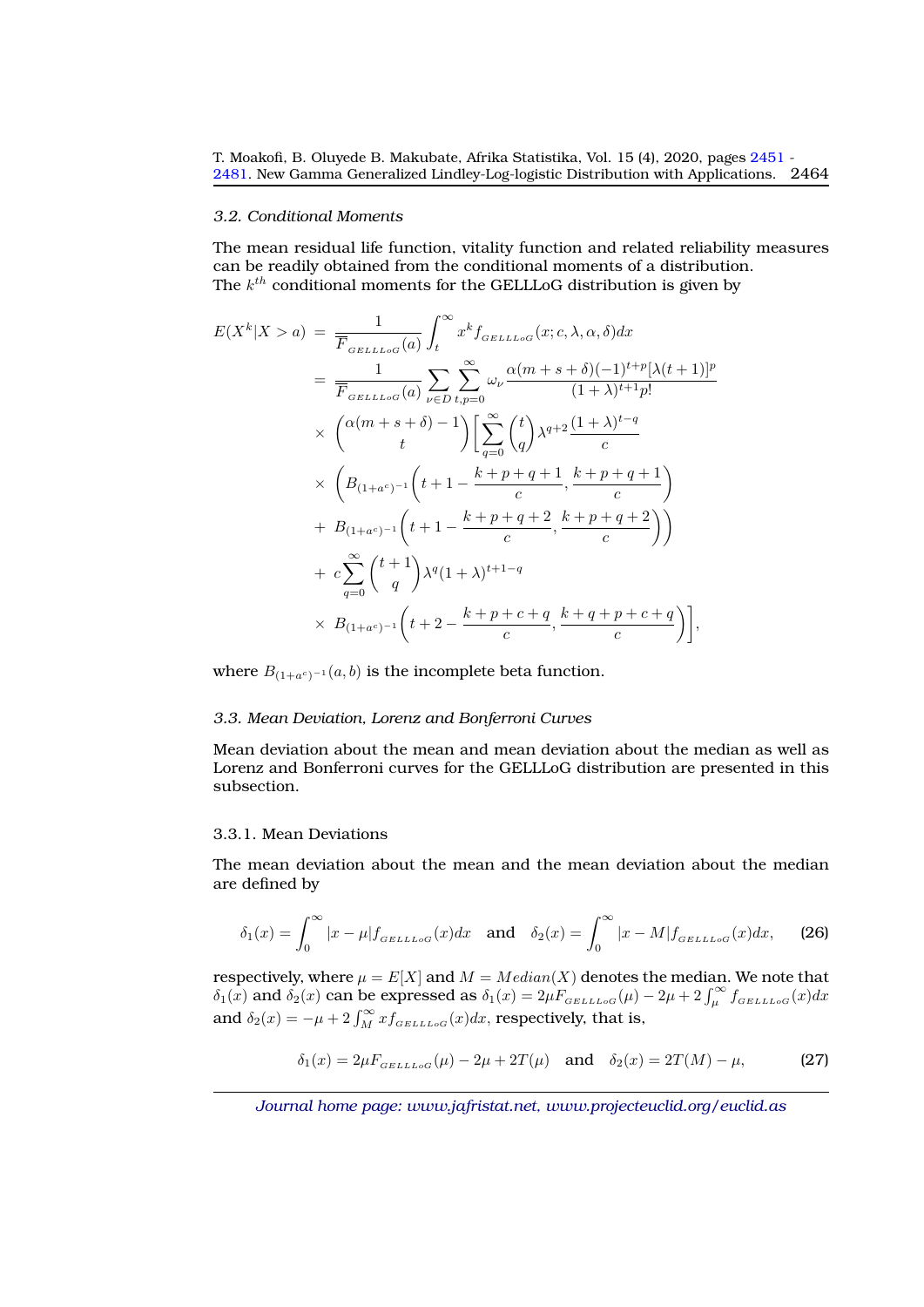where

<span id="page-14-1"></span>
$$
T(\mu) = \int_{\mu}^{\infty} x f_{GELLLoG}(x) dx
$$
  
\n
$$
= \sum_{\nu \in D} \sum_{t, p=0}^{\infty} \omega_{\nu} \frac{\alpha (m+s+\delta)(-1)^{t+p} [\lambda(t+1)]^{p}}{(1+\lambda)^{t+1} p!}
$$
  
\n
$$
\times \left( \alpha (m+s+\delta) - 1 \right) \left[ \sum_{q=0}^{\infty} {t \choose q} \lambda^{q+2} \frac{(1+\lambda)^{t-q}}{c} \right]
$$
  
\n
$$
\times \left( B_{(1+\mu^{c})^{-1}} \left( t+1 - \frac{1+p+q+1}{c}, \frac{1+p+q+1}{c} \right) + B_{(1+\mu^{c})^{-1}} \left( t+1 - \frac{1+p+q+2}{c}, \frac{1+p+q+2}{c} \right) \right)
$$
  
\n
$$
+ c \sum_{q=0}^{\infty} {t+1 \choose q} \lambda^{q} (1+\lambda)^{t+1-q}
$$
  
\n
$$
\times B_{(1+\mu^{c})^{-1}} \left( t+2 - \frac{1+p+c+q}{c}, \frac{1+q+p+c+q}{c} \right).
$$
\n(28)

## 3.3.2. Lorenz and Bonferroni Curves

Lorenz and Bonferroni curves are applicable to economics for the study of income and poverty, and are also usefull in other areas such as reliability, demography, insurance and medicine. Bonferroni and Lorenz curves for the GELLLoG distibution are given as

$$
B(p) = \frac{1}{p\mu} \int_0^q x f_{GELLLOG}(x) dx = \frac{1}{p\mu} [\mu - T(q)],
$$

and

$$
L(p) = \frac{1}{\mu} \int_0^q x f_{GELLLoG}(x) dx = \frac{1}{\mu} [\mu - T(q)],
$$

respectively, where  $T(q) = \int_q^{\infty} x f_{GELLLoG}(x) dx$  is given by equation [\(28\)](#page-14-1),  $q =$  $F_{GELLLoG}^{-1}(p), 0 \le p \le 1.$ 

# <span id="page-14-0"></span>**4. Order Statistics and Renyi Entropy ´**

Order statistics play an important role in probability and statistics, particularly in reliability and lifetime data analysis. The concept of entropy plays a vital role in information theory. In this section, we present the distribution of the  $i^{th}$  order statistics and Rényi entropy for the GELLLoG distribution.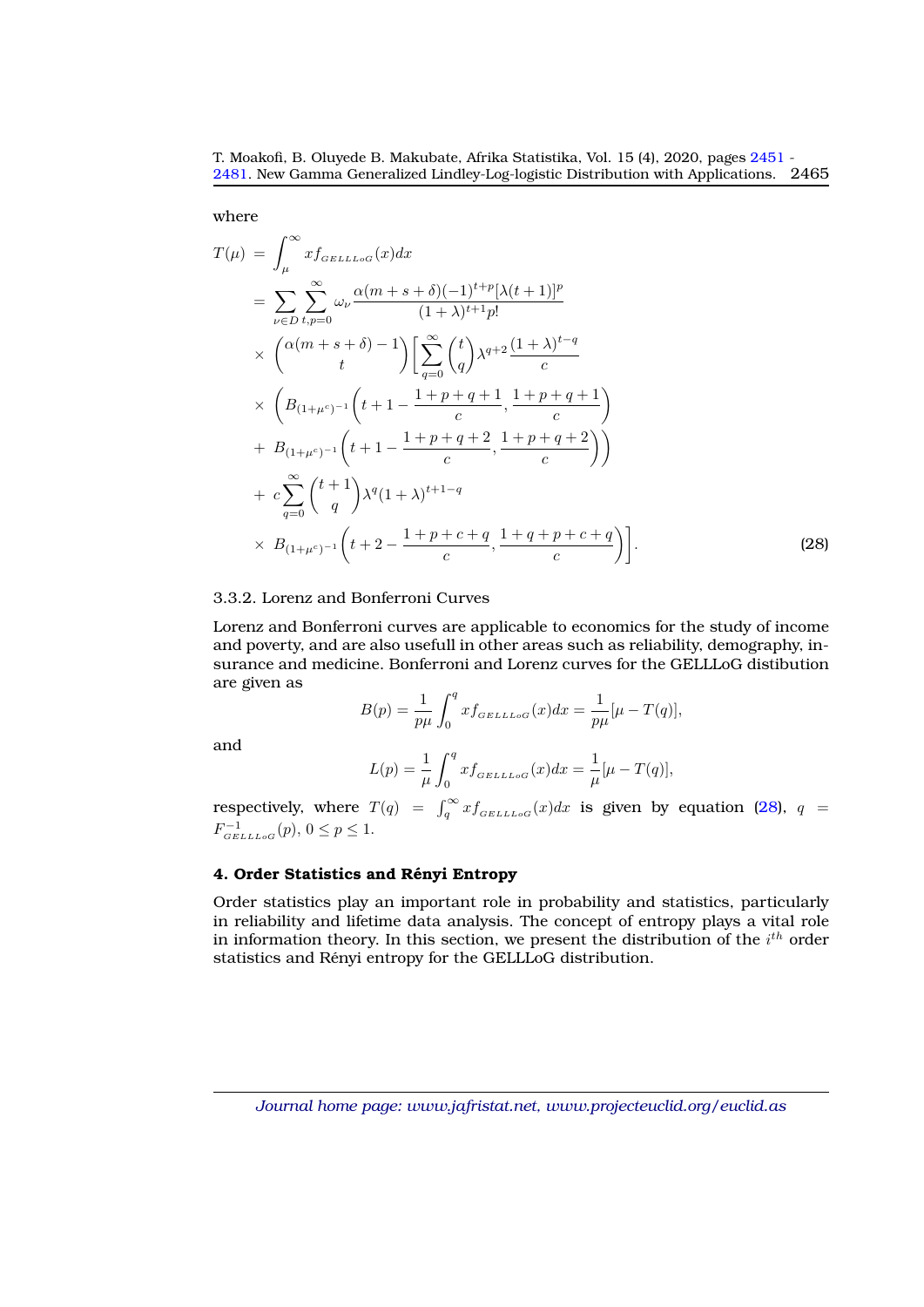#### *4.1. Order Statistics*

In this subsection, the pdf of the  $i<sup>th</sup>$  order statistic and the corresponding moments are presented. Let  $X_1, X_2, ..., X_n$  be independent and identically distributed GELLLoG random variables. Using the binomial expansion  $(1-G_{GELLLoG}(x))^{n-i} = \sum_{j=0}^{n-i} \binom{n-i}{j} (-1)^j [G_{GELLLoG}(x)]^j$ , the pdf of the  $i^{th}$  order statistic from the GELLLoG pdf  $f_{\scriptscriptstyle GELLLoG}(x)$  can be written as

$$
f_{i:n}(x) = \frac{n! f_{GELLLoG}(x)}{(i-1)!(n-i)!} [F_{GELLLoG}(x)]^{i-1} [1 - F_{GELLLoG}(x)]^{n-i}
$$
  

$$
= \frac{n! f_{GELLLoG}(x)}{(i-1)!(n-i)!} \sum_{j=0}^{n-i} (-1)^j {n-i \choose j}
$$
  

$$
\times \left[ \frac{\gamma \left(-\log\left(1 - \left(1 - \frac{1+\lambda+\lambda x}{1+\lambda} \frac{e^{-\lambda x}}{(1+x^c)}\right)^{\alpha}\right), \delta\right)}{\Gamma(\delta)} \right]^{i+j-1} .
$$
 (29)

Now, let  $0 < y = \left(1 - \frac{1 + \lambda + \lambda x}{1 + \lambda} \frac{e^{-\lambda x}}{(1 + x^c)}\right)$  $\frac{e^{-\lambda x}}{(1+x^c)}\Big)^{\alpha}$  < 1,  $x > 0$ ,  $c, \lambda, \alpha > 0$ . Using the fact that  $\gamma(x,\delta) = \sum_{m=0}^{\infty} \frac{(-1)^m x^{m+\delta}}{(m+\delta)m!}$  $\frac{(-1)^m x^{m+\sigma}}{(m+\delta)m!}$ , and setting  $c_m = (-1)^m/((m+\delta)m!)$ , we can write the pdf of the  $i^{th}$  order statistic from the GELLLoG distribution as follows:

$$
f_{i:n}(x) = \frac{n! f_{GELLoG}(x)}{(i-1)!(n-i)!} \sum_{j=0}^{n-i} {n-i \choose j} \frac{(-1)^j}{[T(\delta)]^{i+j-1}}
$$
  
\n
$$
\times \left[ -\log \left( 1 - \left( 1 - \frac{1+\lambda+\lambda x}{1+\lambda} \frac{e^{-\lambda x}}{(1+x^c)} \right)^{\alpha} \right) \right]^{\delta(i+j-1)}
$$
  
\n
$$
\times \left[ \sum_{m=0}^{\infty} \frac{(-1)^m \left( \log \left( 1 - \left( 1 - \frac{1+\lambda+\lambda x}{1+\lambda} \frac{e^{-\lambda x}}{(1+x^c)} \right)^{\alpha} \right) \right)^m}{(m+\delta)m!} \right]^{i+j-1}
$$
  
\n
$$
= \frac{n! f_{GELLoG}(x)}{(i-1)!(n-i)!} \sum_{j=0}^{n-i} {n-i \choose j} \frac{(-1)^j}{[T(\delta)]^{i+j-1}}
$$
  
\n
$$
\times \left[ -\log \left( 1 - \left( 1 - \frac{1+\lambda+\lambda x}{1+\lambda} \frac{e^{-\lambda x}}{(1+x^c)} \right)^{\alpha} \right) \right]^{\delta(i+j-1)}
$$
  
\n
$$
\times \sum_{m=0}^{\infty} d_{m,i+j-1} \left[ -\log \left( 1 - \left( 1 - \frac{1+\lambda+\lambda x}{1+\lambda} \frac{e^{-\lambda x}}{(1+x^c)} \right)^{\alpha} \right) \right]^m,
$$
\n(30)

where  $d_0 = c_0^{(i+j-1)}$ ,  $d_{m,i+j-1} = (mc_0)^{-1} \sum_{l=1}^{m} [(i+j-1)l - m + l] c_l d_{m-l,i+j-1}$ . We note that the pdf of the  $i^{th}$  order statistic from the GELLLOG distribution can be written as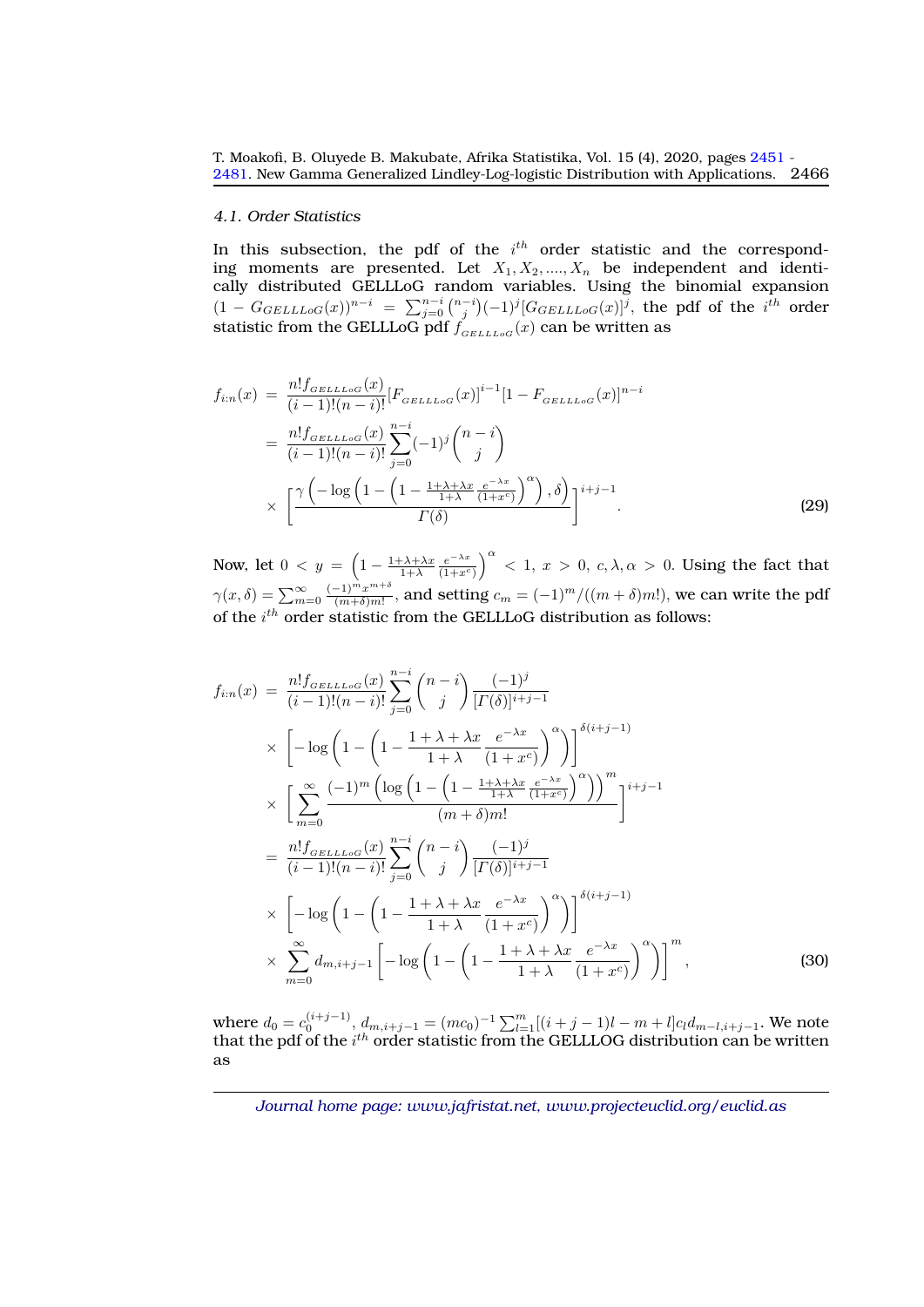$$
f_{i:n}(x) = \frac{n! f_{GELLLoG}(x)}{(i-1)!(n-i)!} \sum_{j=0}^{n-i} \sum_{m=0}^{\infty} {n-i \choose j} \frac{(-1)^j d_{m,i+j-1}}{[I(\delta)]^{i+j-1}}
$$
  
\n
$$
\times \left[ -\log \left( 1 - \left( 1 - \frac{1 + \lambda + \lambda x}{1 + \lambda} \frac{e^{-\lambda x}}{(1 + x^c)} \right)^{\alpha} \right) \right]^{5(i+j-1)+m}
$$
  
\n
$$
= \frac{n! \left[ -\log \left( 1 - \left( 1 - \frac{1 + \lambda + \lambda x}{1 + \lambda} \frac{e^{-\lambda x}}{(1 + x^c)} \right)^{\alpha} \right) \right]^{5-1}}{(i-1)!(n-i)! I(\delta)} \alpha \left[ 1 - \frac{1 + \lambda + \lambda x}{1 + \lambda} \frac{e^{-\lambda x}}{(1 + x^c)} \right]^{2-1}
$$
  
\n
$$
\times \frac{(1 + x^c)^{-1}}{1 + \lambda} e^{-\lambda x} \left[ \lambda^2 (1 + x) + \frac{(1 + \lambda + \lambda x) c x^{c-1}}{1 + x^c} \right]
$$
  
\n
$$
\times \sum_{j=0}^{n-i} \sum_{m=0}^{\infty} {n-i \choose j} \frac{(-1)^j d_{m,i+j-1}}{[I(\delta)]^{i+j-1}}
$$
  
\n
$$
\times \left[ -\log \left( 1 - \left( 1 - \frac{1 + \lambda + \lambda x}{1 + \lambda} \frac{e^{-\lambda x}}{(1 + x^c)} \right)^{\alpha} \right) \right]^{5(i+j-1)+m}
$$
  
\n
$$
= \frac{n!}{(i-1)!(n-i)!} \sum_{j=0}^{n-i} \sum_{m=0}^{\infty} {n-i \choose j} \frac{(-1)^j d_{m,i+j-1}}{[I(\delta)]^{i+j-1}}
$$
  
\n
$$
\times \frac{I(\delta(i+j-1) + m + \delta)}{I(\delta(i+j-1) + m + \delta)} \left[ -\log \left( 1 - \left( 1 - \frac{1 + \lambda + \lambda x}{1 + \lambda} \frac{e^{-\lambda x}}{(1 + x^c)} \right)^{\alpha} \right) \right]^{5(i+j-1)+m+\delta-1}
$$
  
\n

where

$$
f_{GELLLoG}(x) = \frac{\left[-\log\left(1 - \left(1 - \frac{1 + \lambda + \lambda x}{1 + \lambda} \frac{e^{-\lambda x}}{(1 + x^c)}\right)^{\alpha}\right)\right]^{\delta(i+j-1) + m + \delta - 1}}{\Gamma(\delta(i+j-1) + m + \delta)}
$$

$$
\times \alpha \left[1 - \frac{1 + \lambda + \lambda x}{1 + \lambda} \frac{e^{-\lambda x}}{(1 + x^c)}\right]^{\alpha - 1}
$$

$$
\times \frac{(1 + x^c)^{-1}}{1 + \lambda} e^{-\lambda x} \left[\lambda^2(1 + x) + \frac{(1 + \lambda + \lambda x)cx^{c-1}}{1 + x^c}\right]
$$
(31)

is the GELLLoG pdf with parameters  $c, \lambda, \alpha > 0$ , and shape parameter  $\delta^* = \delta(i + j) + \delta(i + j)$  $m > 0$ . It follows therefore that the  $t^{th}$  moment of the  $i^{th}$  order statistic from the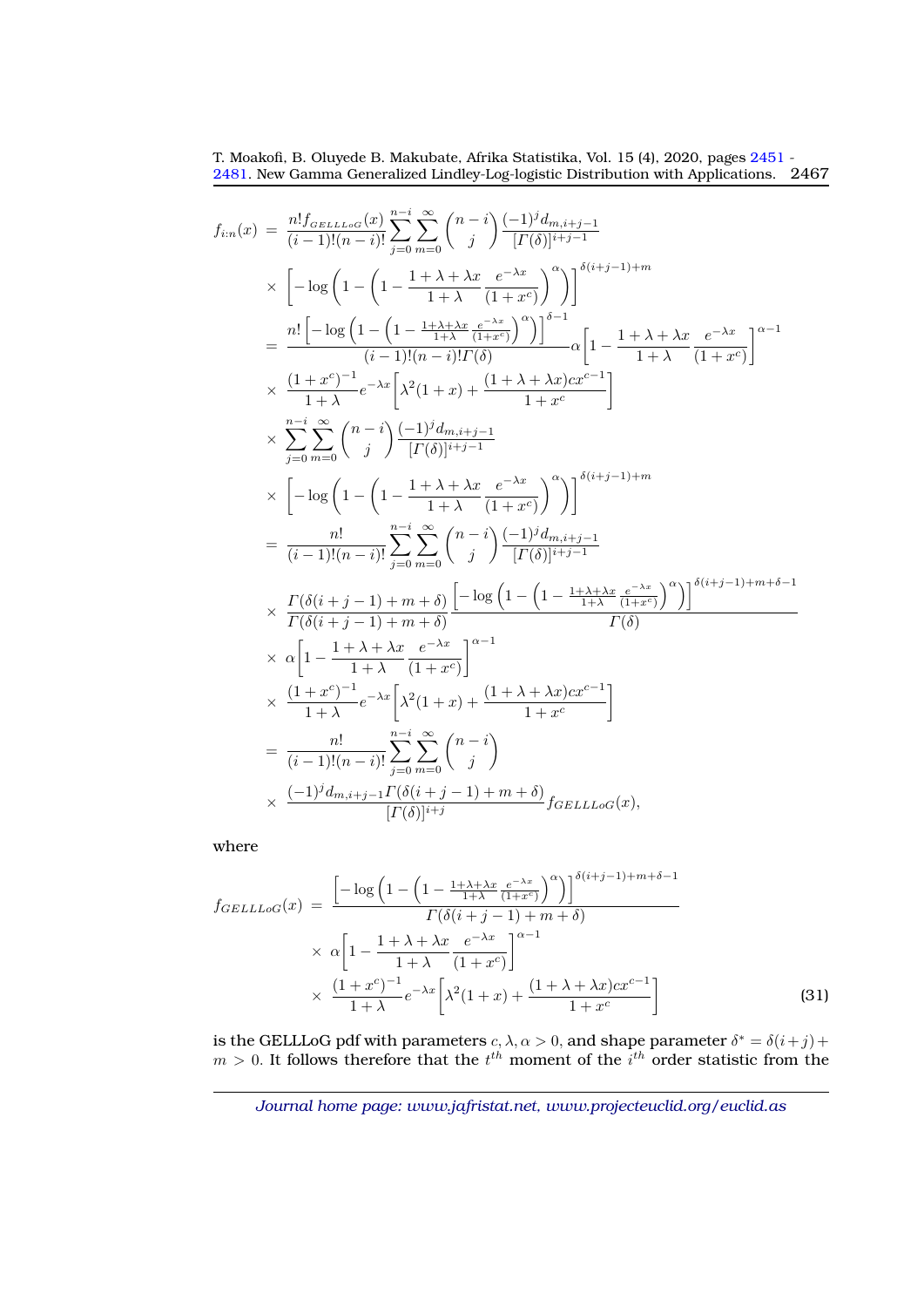GELLLoG density is given by

$$
E(X_{i:n}^t) = \sum_{\nu \in D} \sum_{j=0}^{n-i} \sum_{m=0}^{\infty} \omega_{\nu} \ell_{i,j,m} E(X^t), \tag{32}
$$

where  $E(X^t)$  is the  $t^{th}$  moment of the GELLLoG distribution given by [\(25\)](#page-10-1) with the parameters  $c, \alpha, \lambda$  and  $\delta(i + j) + m > 0$ ,

$$
\ell_{i,j,m} = \frac{n!}{(i-1)!(n-i)!} \frac{(-1)^j d_{m,i+j-1} \Gamma(\delta(i+j) + m)}{[\Gamma(\delta)]^{i+j}}.
$$

We note that these moments are often used in several areas including reliability, survival analysis, biometry, engineering, insurance and quality control for the prediction of future failures times from a set of past or previous failures.

#### *4.2. Renyi Entropy ´*

Rényi entropy  $R$ ényi $(1960)$  is an extension of Shannon entropy. Rényi entropy is defined to be

$$
I_R(v) = \frac{1}{1-v} \log \left( \int_0^\infty [f_{GELLLoG}(x; c, \alpha, \lambda, \delta)]^v dx \right), v \neq 1, v > 0.
$$
 (33)

Rényi entropy tends to Shannon entropy as  $v \to 1$ . Note that

$$
\int_0^\infty f_{GELLLoG}^v(x)dx = \left(\frac{1}{\Gamma(\delta)}\right)^v \int_0^\infty \left[-\log\left(1 - \left[1 - \frac{1 + \lambda + \lambda x}{1 + \lambda} \frac{e^{-\lambda x}}{(1 + x^c)}\right]^\alpha\right)\right]^{v(\delta - 1)} \times \alpha^v \left[1 - \frac{1 + \lambda + \lambda x}{1 + \lambda} \frac{e^{-\lambda x}}{(1 + \lambda)^v}\right]^{v(\alpha - 1)} \times \frac{(1 + x^c)^{-v}}{(1 + \lambda)^v} e^{-\lambda vx} \left[\lambda^2(1 + x) + \frac{(1 + \lambda + \lambda x)cx^{c-1}}{1 + x^c}\right]^v dx.
$$
 (34)

Let  $0 < y = \left[1 - \frac{1 + \lambda + \lambda x}{1 + \lambda} \frac{e^{-\lambda x}}{(1 + x^c)}\right]$  $(1+x^c)$  $\int_0^{\alpha}$  < 1. Note that

$$
(\lambda^{2}(1+x) + (1+\lambda+\lambda x)(1+x^{c})^{-1}cx^{c-1})^{v} = \sum_{p=0}^{\infty} {v \choose p} \lambda^{2(v-p)}(1+x)^{v-p}c^{p}x^{cp-p}
$$

$$
\times \frac{(1+\lambda+\lambda x)^{p}}{(1+x^{c})^{p}},
$$

and

$$
\left[-\log\left(1-\left[1-\frac{1+\lambda+\lambda x}{1+\lambda}\frac{e^{-\lambda x}}{(1+x^c)}\right]^\alpha\right)\right]^{v(\delta-1)} = \sum_{m,s=0}^\infty \binom{v\delta-v}{m} d_{s,m} y^{m+s+\delta-1},
$$

by applying the result on power series raised to a positive integer, with  $c_s = (s+2)^{-1},$ that is,

$$
\left(\sum_{s=0}^{\infty} c_s y^s\right)^m = \sum_{s=0}^{\infty} d_{s,m} y^s,
$$
\n(35)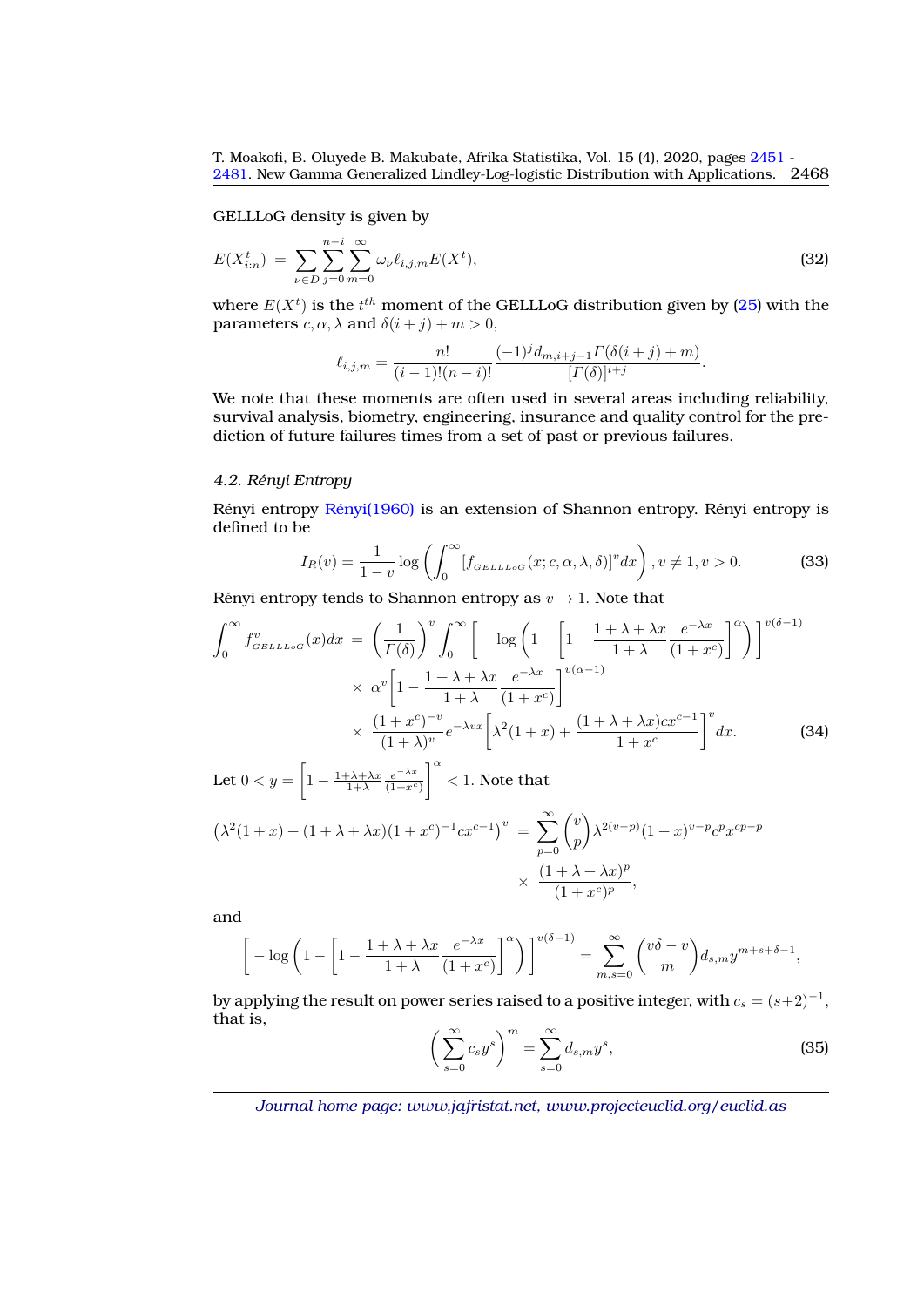where  $d_{s,m} = (sc_0)^{-1} \sum_{l=1}^{s} [m(l + 1) - s] c_l d_{s-l,m}$ , and  $d_{0,m} = c$  $\substack{m \\ 0}$ , [Gradshteyn and Ryzhik\(2000\),](#page-27-9) so that

$$
\int_0^\infty f_{GELL_{LOG}}^v(x)dx = \left(\frac{1}{\Gamma(\delta)}\right)^v \sum_{m,s,p,k,q,t,w=0}^\infty d_{s,m} \binom{v\delta-v}{m} \binom{v}{p} \binom{v-p}{t} \binom{k+p}{w}
$$

$$
\times \frac{\Gamma(\alpha(m+s+\delta+v-1)-v+1)}{\Gamma(\alpha(m+s+\delta+v-1)-v+1-k)k!}
$$

$$
\times \frac{c^p \lambda^{2(v-p)+w} (-1)^q [\lambda(k+v)]^q}{q!(1+\lambda)^{v-p+w}}
$$

$$
\times \int_0^\infty x^{cp-p+q+w+t} (1+x^c)^{-v-k-p} dx.
$$

Now, with  $y = (1 + x^c)^{-1}$ , Rényi entropy for the GELLLoG distribution reduces to

$$
I_R(v) = \frac{1}{1-v} \log \left[ \left( \frac{1}{c\Gamma(\delta)} \right)^v \sum_{m,s,p,k,q,t,w=0}^{\infty} d_{s,m} \binom{v\delta-v}{m} \binom{v}{p} \binom{v-p}{t} \binom{k+p}{w} \right] \times \frac{\Gamma(\alpha(m+s+\delta+v-1)-v+1)}{\Gamma(\alpha(m+s+\delta+v-1)-v+1-k)k!} \frac{c^p \lambda^{2(v-p)+w} (-1)^q [\lambda(k+v)]^q}{q!(1+\lambda)^{v-p+w}} \times \mathcal{B}\left(v+k+p-\frac{cp+q+w+t-p+1}{c}, \frac{cp+q+w+t-p+1}{c}\right),
$$

for  $v > 0$ ,  $v \neq 1$ , where  $\mathscr{B}(a, b) = \int_0^1 t^{a-1} (1-t)^{b-1}$  is the beta function.

# <span id="page-18-0"></span>**5. Maximum Likelihood Estimation**

Let  $X \sim \text{GELLLoG}(c, \alpha, \lambda, \delta)$  and  $\Delta = (c, \alpha, \lambda, \delta)^T$  be the parameter vector. The loglikelihood  $\ell_n = \ell_n(\Delta)$  based on a random sample of size n from the GLLoGW distribution is given by

$$
\ell_n(\Delta) = -n \ln \Gamma(\delta) + (\delta - 1) \sum_{i=1}^n \ln \left[ -\ln \left( 1 - \left[ 1 - \frac{1 + \lambda + \lambda x_i}{1 + \lambda} \frac{e^{-\lambda x_i}}{(1 + x_i^c)} \right]^{\alpha} \right) \right]
$$
  
+ 
$$
n \ln(\alpha) + (\alpha - 1) \sum_{i=1}^n \ln \left[ 1 - \frac{1 + \lambda + \lambda x_i}{1 + \lambda} \frac{e^{-\lambda x_i}}{(1 + x_i^c)} \right] - \sum_{i=1}^n \ln(1 + x_i^c)
$$
  
- 
$$
n \ln(1 + \lambda) - \sum_{i=1}^n \lambda x_i + \sum_{i=1}^n \ln \left[ \lambda^2 (1 + x_i) + \frac{(1 + \lambda + \lambda x_i) c x_i^{c-1}}{(1 + x_i^c)} \right].
$$
 (36)

The first derivative of the log-likelihood function with respect to each component of the parameter vector  $\Delta = (c, \alpha, \lambda, \delta)^T$  can be readily obtained. The equations obtained by setting the partial derivatives to zero are not in closed form and the values of the parameters  $c, \alpha, \lambda$ , and  $\delta$  must be found by using iterative methods. The maximum likelihood estimates of the parameters, denoted by  $\hat{\Delta}$  is obtained by solving the nonlinear equation  $(\frac{\partial \ell_n}{\partial c}, \frac{\partial \ell_n}{\partial \alpha}, \frac{\partial \ell_n}{\partial \lambda}, \frac{\partial \ell_n}{\partial \delta})^T = 0$ , using a numerical method such as Newton-Raphson procedure. The Fisher information matrix is given by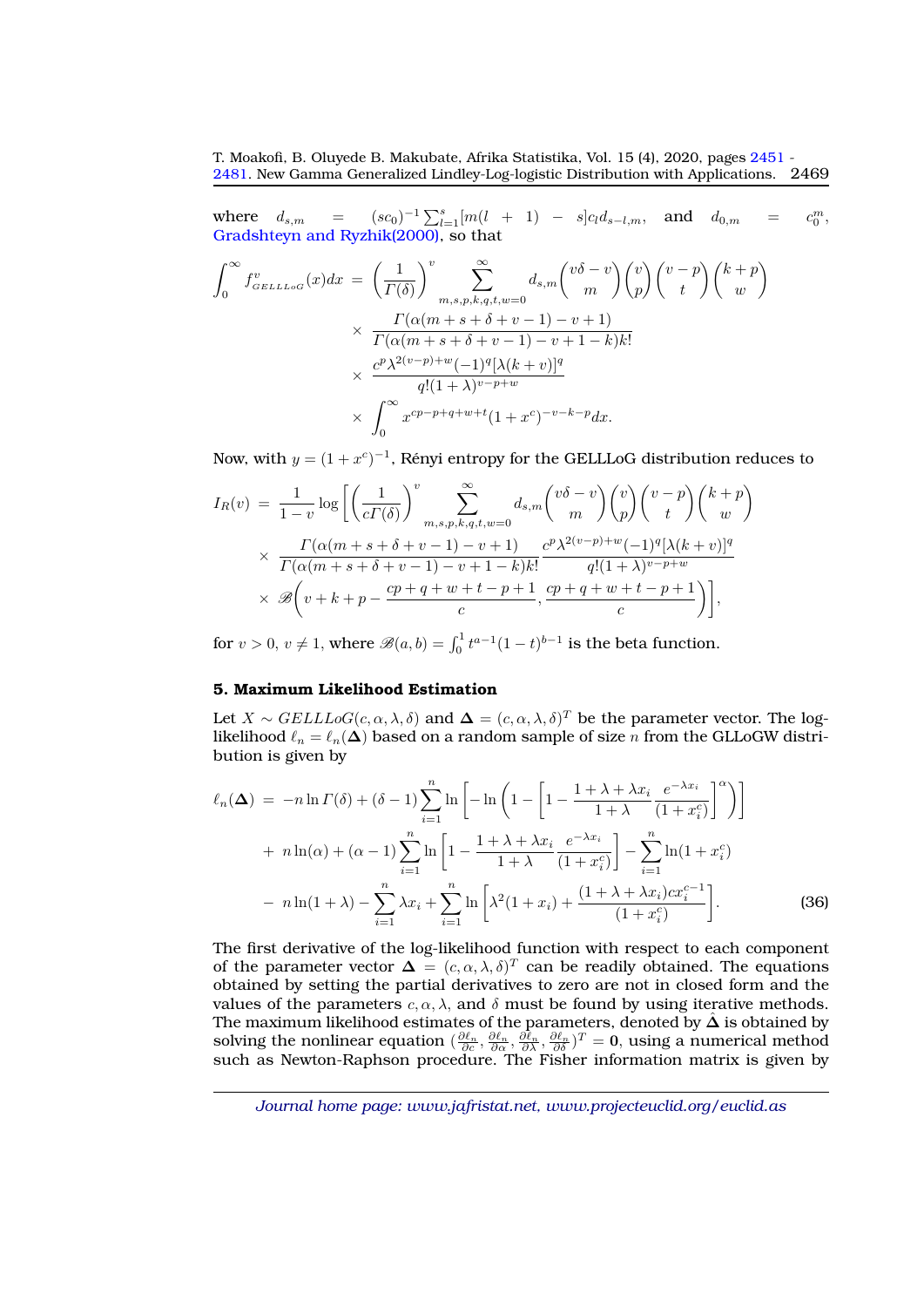${\bf I}(\bm{\Delta})=[{\bf I}_{\theta_i,\theta_j}]_{4X4}=E(-\frac{\partial^2\ell_n}{\partial\theta_i\partial\theta_j}),\,i,j=1,2,3,4$  can be numerically obtained by MAT-LAB, SAS or R software. The total Fisher information matrix  $nI(\Delta)$  can be approximated by

<span id="page-19-0"></span>
$$
\mathbf{J}_n(\hat{\boldsymbol{\Delta}}) \approx \left[ -\frac{\partial^2 \ell_n}{\partial \theta_i \partial \theta_j} \bigg|_{\boldsymbol{\Delta} = \hat{\boldsymbol{\Delta}}} \right]_{4X4}, \quad i, j = 1, 2, 3, 4. \tag{37}
$$

For a given set of observations, the matrix given in equation [\(37\)](#page-19-0) is obtained after the convergence of the Newton-Raphson procedure. The expectations in the Fisher Information Matrix (FIM) can be obtained numerically. Let  $\hat{\Delta} = (\hat{c}, \hat{\alpha}, \hat{\lambda}, \hat{\delta})$  be the maximum likelihood estimate of  $\Delta = (c, \alpha, \lambda, \delta)$ . Under the usual regularity conditions and that the parameters are in the interior of the parameter space, but not on the boundary, we have:  $\sqrt{n}(\hat{\Delta} - \Delta) \stackrel{d}{\longrightarrow} N_4(0, I^{-1}(\Delta))$ , where  $I(\Delta)$  is the expected Fisher information matrix. The asymptotic behavior is still valid if  $I(\Delta)$  is replaced by the observed information matrix evaluated at  $\hat{\Delta}$ , that is  $J(\hat{\Delta})$ . The multivariate normal distribution  $N_4(\underline{0},J(\hat{\bm \Delta})^{-1}),$  where the mean vector  $\underline{\bm 0}=(0,0,0,0)^T,$  can be used to construct confidence intervals and confidence regions for the individual model parameters and for the survival and hazard rate functions. That is, the approximate  $100(1 - \eta)\%$  two-sided confidence intervals for c,  $\alpha$ ,  $\lambda$  and  $\delta$  are given by:

$$
\widehat{c} \pm Z_{\frac{\eta}{2}}\sqrt{\mathbf{I}_{cc}^{-1}(\widehat{\boldsymbol{\Delta}})}, \quad \widehat{\alpha} \pm Z_{\frac{\eta}{2}}\sqrt{\mathbf{I}_{\alpha\alpha}^{-1}(\widehat{\boldsymbol{\Delta}})}, \quad \widehat{\lambda} \pm Z_{\frac{\eta}{2}}\sqrt{\mathbf{I}_{\lambda\lambda}^{-1}(\widehat{\boldsymbol{\Delta}})}, \quad \widehat{\delta} \pm Z_{\frac{\eta}{2}}\sqrt{\mathbf{I}_{\delta\delta}^{-1}(\widehat{\boldsymbol{\Delta}})},
$$

respectively, where  $I_{cc}^{-1}(\widehat{\boldsymbol{\Delta}}), I_{\alpha\alpha}^{-1}(\widehat{\boldsymbol{\Delta}}), I_{\lambda\lambda}^{-1}(\widehat{\boldsymbol{\Delta}}),$  and  $I_{\delta\delta}^{-1}(\widehat{\boldsymbol{\Delta}})$  are the diagonal elements of  $I_n^{-1}(\hat{\Delta}) = (nI(\hat{\Delta}))^{-1}$ , and  $Z_{\frac{n}{2}}$  is the upper  $\frac{n}{2}$ <sup>th</sup> percentile of a standard normal distribution.

We maximize the likelihood function using NLmixed in SAS as well as the function nlm in R [rdevelopmentcoreteam\(2011\).](#page-27-11) These functions were applied and executed for wide range of initial values. This process often results or lead to more than one maximum, however, in these cases, we take the MLEs corresponding to the largest value of the maxima. In a few cases, no maximum was identified for the selected initial values. In these cases, a new initial value was tried in order to obtain a maximum.The issues of existence and uniqueness of the MLEs are theoretical interest and has been studied by several authors for different distributions including [Seregin\(2010\),](#page-27-12) [Santos and Tenreyro\(2010\),](#page-27-13) [Zhou\(2009\),](#page-28-1) and Xia *et al.*[\(2009\).](#page-27-14) At this point we are not able to address the theoretical aspects (existence, uniqueness) of the MLE of the parameters of the GELLLoG distribution.

The maximum likelihood estimates (MLEs) of the GELLLoG parameters  $c, \alpha$ ,  $\lambda$ , and  $\delta$  are computed by maximizing the objective function via the subroutine NLmixed in SAS and the function nlm in R. The estimated values of the parameters (standard error in parenthesis), -2log-likelihood statistic  $(-2\ln(L))$ , Akaike Information Criterion ( $AIC = 2p - 2\ln(L)$ ), Bayesian Information Criterion  $(BIC = p \ln(n) - 2 \ln(L))$ , and Consistent Akaike Information Criterion  $\left(AICC=AIC+2\frac{p(p+1)}{n-p-1}\right)$ ), where  $L = L(\hat{\Delta})$  is the value of the likelihood function evaluated at the parameter estimates,  $n$  is the number of observations, and  $p$  is the number of estimated parameters are presented. In order to compare the models,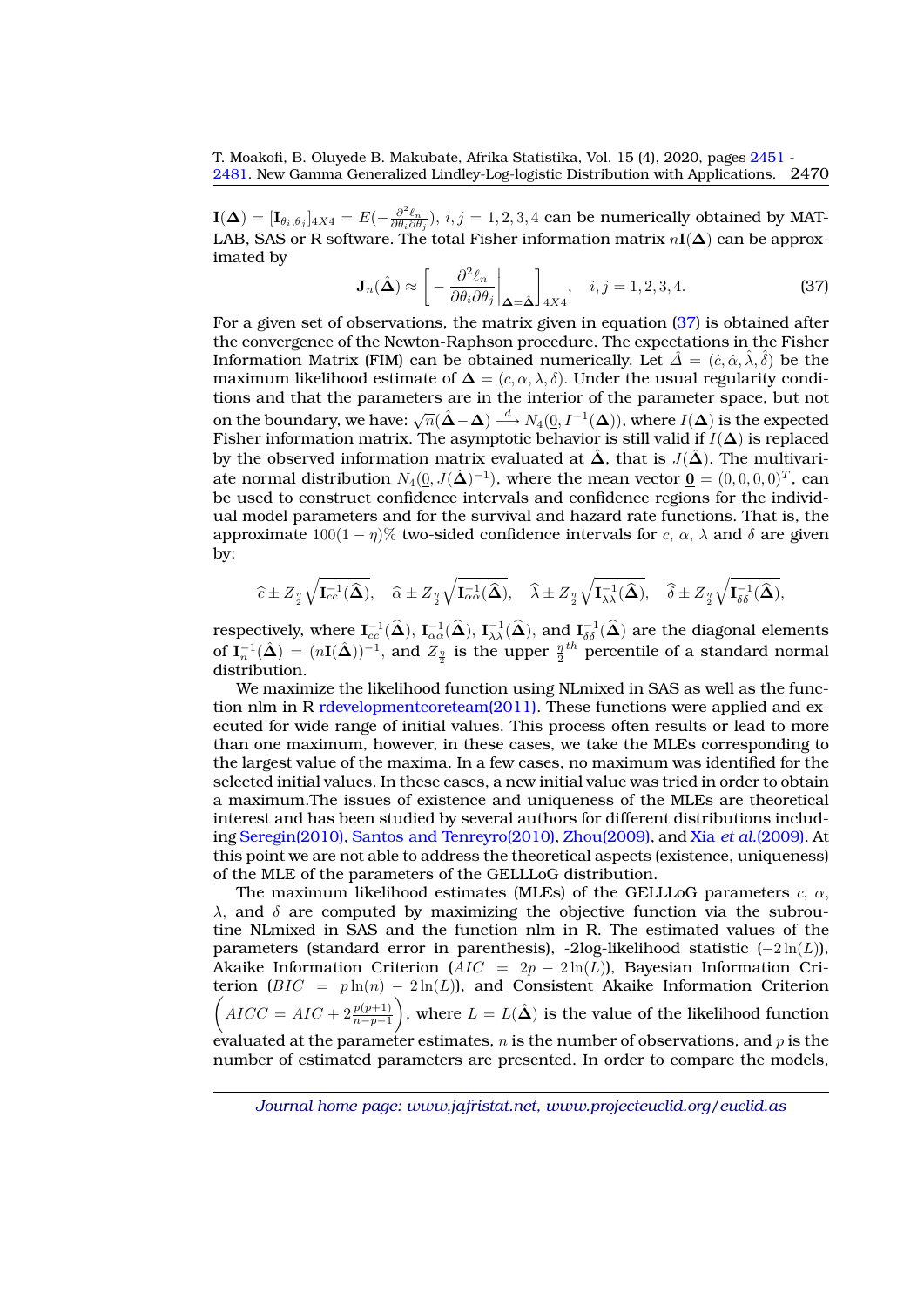we use the criteria stated above. Note that for the value of the log-likelihood function at its maximum  $(\ell_n)$ , larger value is good and preferred, and for AIC, AICC and BIC, smaller values are preferred. The GELLLoG distribution is fitted to the data sets and these fits are compared to the fits of the nested gamma exponentiated log-logistic (GELLoG), Lindley-log-logistic (LLLoG), and log-logistic distributions (LLoG), and several non-nested distributions given in section 7.

The likelihood ratio (LR) test is applied to compare the fit of the GELLLoG distribution with its sub-models for a given data set. For example, to test  $\delta = 1$ , the LR statistic is  $\omega = 2[\ln(L(\hat{c}, \hat{\alpha}, \hat{\lambda}, \hat{\delta})) - \ln(L(\tilde{c}, \tilde{\alpha}, \tilde{\lambda}, 1))],$  where  $\hat{c}$ ,  $\hat{\alpha}$ ,  $\hat{\lambda}$ , and  $\hat{\delta}$  are the unrestricted estimates, and  $\tilde{c}$ ,  $\tilde{\alpha}$ , and  $\tilde{\lambda}$  are the restricted estimates. The LR test rejects the null hypothesis if  $\omega>\chi_\epsilon^2,$  where  $\chi_\epsilon^2$  denote the upper  $100\epsilon\%$  point of the  $\chi^2$  distribution with 1 degree of freedom.

#### <span id="page-20-0"></span>**6. Simulation Study**

In this section, we examine the performance of the GELLLoG distribution by conducting various simulations for different sizes  $(n=25, 50, 100, 200, 400, 800)$  via the R package. We simulate  $N = 2000$  samples for the true parameters values given in the Table [3.](#page-21-1) The table lists the mean MLEs of the four model parameters along with the respective root mean squared errors (RMSEs). From the results, we can verify that as the sample size n increases, the mean estimates of the parameters tend to be closer to the true parameter values, since RMSEs decay toward zero. The bias and RMSE for the estimated parameter  $\hat{\theta}$ , say, are given by:

$$
Bias(\hat{\theta}) = \frac{\sum_{i=1}^{n} \hat{\theta}_i}{n} - \theta, \text{ and } RMSE(\hat{\theta}) = \sqrt{\frac{\sum_{i=1}^{n} (\hat{\theta}_i - \theta)^2}{n}},
$$

respectively.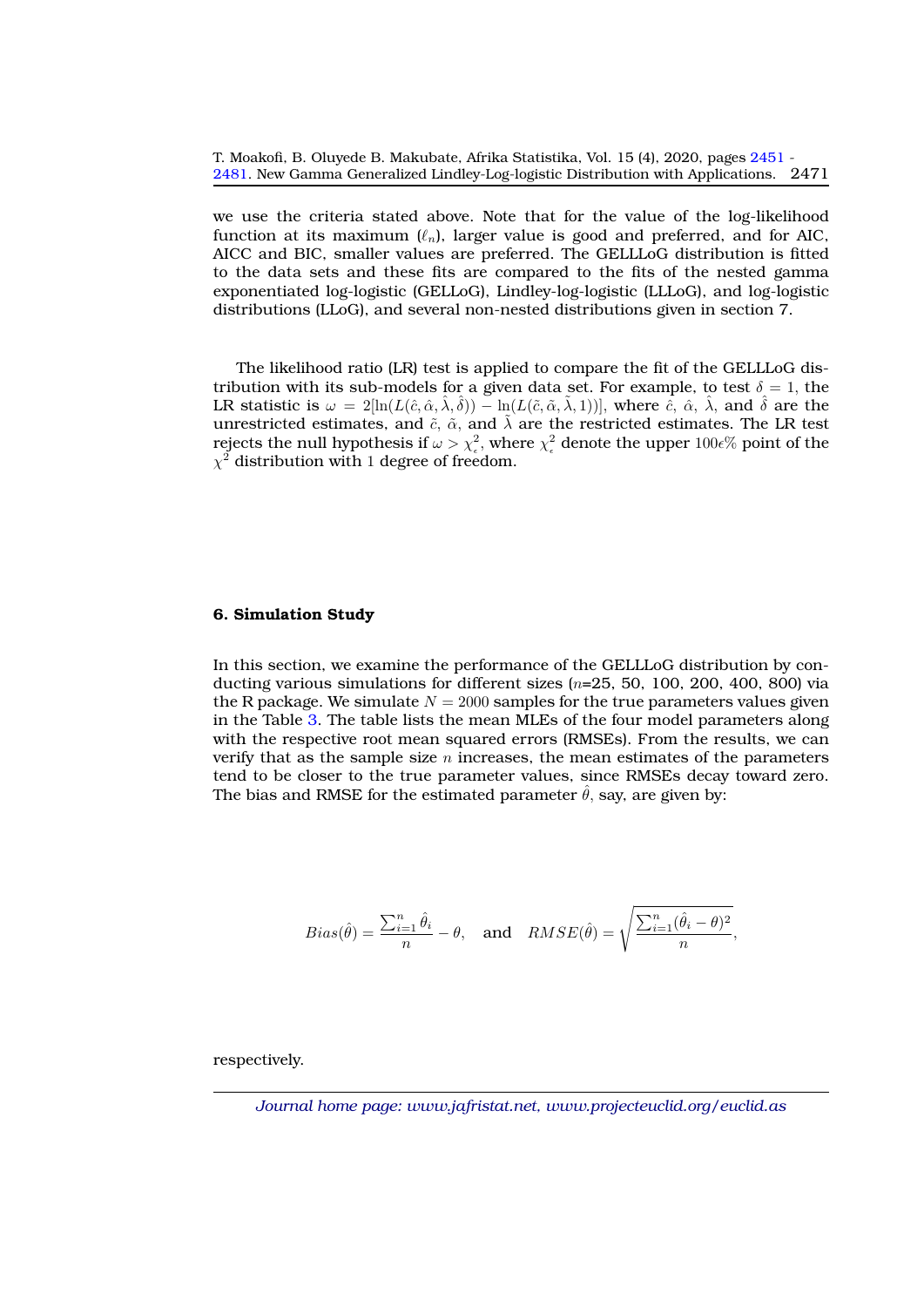<span id="page-21-1"></span>

| (1.0, 2.5, 1.0, 2.0)<br>(2.0, 1.0, 3.0, 1.0)<br>Sample Size<br><b>RMSE</b><br>Mean<br><b>RMSE</b><br>Mean<br><b>RMSE</b><br><b>Bias</b><br>Mean<br><b>Bias</b><br><b>Bias</b><br>parameter<br>35<br>1.6155<br>0.6155<br>1.3208<br>2.7723<br>1.4651<br>0.7723<br>1.3790<br>2.0458<br>0.5458<br>$\lambda$<br>50<br>1.4916<br>0.4916<br>1.9560<br>1.2516<br>1.2286<br>1.1719<br>0.4560<br>2.5528<br>0.5528<br>100<br>1.3178<br>0.9065<br>0.3178<br>1.8398<br>1.0126<br>0.3397<br>2.4102<br>0.9590<br>0.4102<br>200<br>1.1820<br>0.6118<br>0.1820<br>1.71647<br>2.2497<br>0.6901<br>0.2497<br>0.7932<br>0.2164<br>400<br>1.1122<br>0.4292<br>0.1122<br>1.6470<br>0.6060<br>0.1470<br>2.1503<br>0.5352<br>0.1503<br>800<br>1.0550<br>1.5893<br>2.0678<br>0.4055<br>0.0678<br>0.2932<br>0.0550<br>0.4428<br>0.0893<br>35<br>1.2877<br>1.6426<br>1.1900<br>0.9087<br>0.1900<br>2.0212<br>$-0.4787$<br>1.1469<br>$-0.3573$<br>$\boldsymbol{c}$<br>50<br>2.0901<br>1.2225<br>$-0.4098$<br>1.6338<br>1.0348<br>$-0.3661$<br>1.1487<br>0.6768<br>0.1487<br>100<br>2.1640<br>$-0.3351$<br>1.6559<br>0.4732<br>0.0954<br>1.0116<br>0.9061<br>$-0.3440$<br>1.0954<br>200<br>2.2644<br>0.7613<br>$-0.2355$<br>1.6734<br>0.7595<br>$-0.3265$<br>1.0722<br>0.3848<br>0.0722<br>400<br>2.3433<br>0.5544<br>$-0.1566$<br>1.7840<br>0.6140<br>$-0.2159$<br>1.0628<br>0.3169<br>0.0628<br>800<br>2.4305<br>0.3781<br>$-0.0694$<br>1.8432<br>0.4621<br>$-0.1567$<br>1.0459<br>0.2826<br>0.0459<br>2.4286<br>35<br>2.0618<br>2.4833<br>1.0618<br>1.8239<br>2.0295<br>0.8239<br>2.1427<br>$-0.5713$<br>$\alpha$<br>50<br>0.9298<br>1.9298<br>2.3119<br>1.7459<br>1.7429<br>0.7459<br>2.5856<br>2.1084<br>$-0.4143$<br>100<br>1.8306<br>0.8306<br>1.6569<br>1.6916<br>2.6287<br>1.9137<br>$-0.3712$<br>2.0975<br>0.6569<br>200<br>1.6500<br>1.7575<br>0.6500<br>1.6298<br>1.5404<br>0.6298<br>2.7726<br>1.6800<br>$-0.2273$<br>400<br>1.4112<br>1.4684<br>0.4112<br>1.3464<br>1.0195<br>0.3464<br>2.9444<br>1.6574<br>$-0.0555$<br>800<br>1.1481<br>0.7029<br>0.1481<br>1.2392<br>0.9252<br>0.2392<br>3.0005<br>1.3830<br>0.0005<br>$\delta$<br>35<br>0.6765<br>2.1088<br>2.6765<br>2.1522<br>2.5907<br>2.0466<br>0.5907<br>2.0959<br>1.1088<br>50<br>2.5350<br>0.5350<br>0.4733<br>0.8387<br>1.7651<br>2.4733<br>1.9415<br>1.8387<br>1.7348<br>2.3002<br>1.6543<br>100<br>2.2934<br>1.4306<br>0.2934<br>1.5411<br>0.3002<br>1.3991<br>0.6543<br>200<br>0.4012<br>2.1168<br>1.0218<br>0.1168<br>2.0839<br>1.1625<br>0.0839<br>1.4012<br>0.9425<br>400<br>2.0405<br>0.0405<br>2.0596<br>0.8639<br>0.0596<br>1.2569<br>0.7230<br>0.2569<br>0.7137<br>0.1451<br>800<br>2.0349<br>0.4869<br>0.0349<br>2.0282<br>0.6477<br>0.0282<br>1.1451<br>0.5387 | <b>Results</b><br>Table 3: Monte Carlo<br><b>Simulation</b> |  |  |  |  |  |                      |  |  |  |  |  |
|-------------------------------------------------------------------------------------------------------------------------------------------------------------------------------------------------------------------------------------------------------------------------------------------------------------------------------------------------------------------------------------------------------------------------------------------------------------------------------------------------------------------------------------------------------------------------------------------------------------------------------------------------------------------------------------------------------------------------------------------------------------------------------------------------------------------------------------------------------------------------------------------------------------------------------------------------------------------------------------------------------------------------------------------------------------------------------------------------------------------------------------------------------------------------------------------------------------------------------------------------------------------------------------------------------------------------------------------------------------------------------------------------------------------------------------------------------------------------------------------------------------------------------------------------------------------------------------------------------------------------------------------------------------------------------------------------------------------------------------------------------------------------------------------------------------------------------------------------------------------------------------------------------------------------------------------------------------------------------------------------------------------------------------------------------------------------------------------------------------------------------------------------------------------------------------------------------------------------------------------------------------------------------------------------------------------------------------------------------------------------------------------------------------------------------------------------------------------------------------------------------------------------------------------------------------------------------------------------------------------------------------------------------------------------------------------------------------------------|-------------------------------------------------------------|--|--|--|--|--|----------------------|--|--|--|--|--|
|                                                                                                                                                                                                                                                                                                                                                                                                                                                                                                                                                                                                                                                                                                                                                                                                                                                                                                                                                                                                                                                                                                                                                                                                                                                                                                                                                                                                                                                                                                                                                                                                                                                                                                                                                                                                                                                                                                                                                                                                                                                                                                                                                                                                                                                                                                                                                                                                                                                                                                                                                                                                                                                                                                                         |                                                             |  |  |  |  |  | (1.5, 2.0, 1.0, 2.0) |  |  |  |  |  |
|                                                                                                                                                                                                                                                                                                                                                                                                                                                                                                                                                                                                                                                                                                                                                                                                                                                                                                                                                                                                                                                                                                                                                                                                                                                                                                                                                                                                                                                                                                                                                                                                                                                                                                                                                                                                                                                                                                                                                                                                                                                                                                                                                                                                                                                                                                                                                                                                                                                                                                                                                                                                                                                                                                                         |                                                             |  |  |  |  |  |                      |  |  |  |  |  |
|                                                                                                                                                                                                                                                                                                                                                                                                                                                                                                                                                                                                                                                                                                                                                                                                                                                                                                                                                                                                                                                                                                                                                                                                                                                                                                                                                                                                                                                                                                                                                                                                                                                                                                                                                                                                                                                                                                                                                                                                                                                                                                                                                                                                                                                                                                                                                                                                                                                                                                                                                                                                                                                                                                                         |                                                             |  |  |  |  |  |                      |  |  |  |  |  |
|                                                                                                                                                                                                                                                                                                                                                                                                                                                                                                                                                                                                                                                                                                                                                                                                                                                                                                                                                                                                                                                                                                                                                                                                                                                                                                                                                                                                                                                                                                                                                                                                                                                                                                                                                                                                                                                                                                                                                                                                                                                                                                                                                                                                                                                                                                                                                                                                                                                                                                                                                                                                                                                                                                                         |                                                             |  |  |  |  |  |                      |  |  |  |  |  |
|                                                                                                                                                                                                                                                                                                                                                                                                                                                                                                                                                                                                                                                                                                                                                                                                                                                                                                                                                                                                                                                                                                                                                                                                                                                                                                                                                                                                                                                                                                                                                                                                                                                                                                                                                                                                                                                                                                                                                                                                                                                                                                                                                                                                                                                                                                                                                                                                                                                                                                                                                                                                                                                                                                                         |                                                             |  |  |  |  |  |                      |  |  |  |  |  |
|                                                                                                                                                                                                                                                                                                                                                                                                                                                                                                                                                                                                                                                                                                                                                                                                                                                                                                                                                                                                                                                                                                                                                                                                                                                                                                                                                                                                                                                                                                                                                                                                                                                                                                                                                                                                                                                                                                                                                                                                                                                                                                                                                                                                                                                                                                                                                                                                                                                                                                                                                                                                                                                                                                                         |                                                             |  |  |  |  |  |                      |  |  |  |  |  |
|                                                                                                                                                                                                                                                                                                                                                                                                                                                                                                                                                                                                                                                                                                                                                                                                                                                                                                                                                                                                                                                                                                                                                                                                                                                                                                                                                                                                                                                                                                                                                                                                                                                                                                                                                                                                                                                                                                                                                                                                                                                                                                                                                                                                                                                                                                                                                                                                                                                                                                                                                                                                                                                                                                                         |                                                             |  |  |  |  |  |                      |  |  |  |  |  |
|                                                                                                                                                                                                                                                                                                                                                                                                                                                                                                                                                                                                                                                                                                                                                                                                                                                                                                                                                                                                                                                                                                                                                                                                                                                                                                                                                                                                                                                                                                                                                                                                                                                                                                                                                                                                                                                                                                                                                                                                                                                                                                                                                                                                                                                                                                                                                                                                                                                                                                                                                                                                                                                                                                                         |                                                             |  |  |  |  |  |                      |  |  |  |  |  |
|                                                                                                                                                                                                                                                                                                                                                                                                                                                                                                                                                                                                                                                                                                                                                                                                                                                                                                                                                                                                                                                                                                                                                                                                                                                                                                                                                                                                                                                                                                                                                                                                                                                                                                                                                                                                                                                                                                                                                                                                                                                                                                                                                                                                                                                                                                                                                                                                                                                                                                                                                                                                                                                                                                                         |                                                             |  |  |  |  |  |                      |  |  |  |  |  |
|                                                                                                                                                                                                                                                                                                                                                                                                                                                                                                                                                                                                                                                                                                                                                                                                                                                                                                                                                                                                                                                                                                                                                                                                                                                                                                                                                                                                                                                                                                                                                                                                                                                                                                                                                                                                                                                                                                                                                                                                                                                                                                                                                                                                                                                                                                                                                                                                                                                                                                                                                                                                                                                                                                                         |                                                             |  |  |  |  |  |                      |  |  |  |  |  |
|                                                                                                                                                                                                                                                                                                                                                                                                                                                                                                                                                                                                                                                                                                                                                                                                                                                                                                                                                                                                                                                                                                                                                                                                                                                                                                                                                                                                                                                                                                                                                                                                                                                                                                                                                                                                                                                                                                                                                                                                                                                                                                                                                                                                                                                                                                                                                                                                                                                                                                                                                                                                                                                                                                                         |                                                             |  |  |  |  |  |                      |  |  |  |  |  |
|                                                                                                                                                                                                                                                                                                                                                                                                                                                                                                                                                                                                                                                                                                                                                                                                                                                                                                                                                                                                                                                                                                                                                                                                                                                                                                                                                                                                                                                                                                                                                                                                                                                                                                                                                                                                                                                                                                                                                                                                                                                                                                                                                                                                                                                                                                                                                                                                                                                                                                                                                                                                                                                                                                                         |                                                             |  |  |  |  |  |                      |  |  |  |  |  |
|                                                                                                                                                                                                                                                                                                                                                                                                                                                                                                                                                                                                                                                                                                                                                                                                                                                                                                                                                                                                                                                                                                                                                                                                                                                                                                                                                                                                                                                                                                                                                                                                                                                                                                                                                                                                                                                                                                                                                                                                                                                                                                                                                                                                                                                                                                                                                                                                                                                                                                                                                                                                                                                                                                                         |                                                             |  |  |  |  |  |                      |  |  |  |  |  |
|                                                                                                                                                                                                                                                                                                                                                                                                                                                                                                                                                                                                                                                                                                                                                                                                                                                                                                                                                                                                                                                                                                                                                                                                                                                                                                                                                                                                                                                                                                                                                                                                                                                                                                                                                                                                                                                                                                                                                                                                                                                                                                                                                                                                                                                                                                                                                                                                                                                                                                                                                                                                                                                                                                                         |                                                             |  |  |  |  |  |                      |  |  |  |  |  |
|                                                                                                                                                                                                                                                                                                                                                                                                                                                                                                                                                                                                                                                                                                                                                                                                                                                                                                                                                                                                                                                                                                                                                                                                                                                                                                                                                                                                                                                                                                                                                                                                                                                                                                                                                                                                                                                                                                                                                                                                                                                                                                                                                                                                                                                                                                                                                                                                                                                                                                                                                                                                                                                                                                                         |                                                             |  |  |  |  |  |                      |  |  |  |  |  |
|                                                                                                                                                                                                                                                                                                                                                                                                                                                                                                                                                                                                                                                                                                                                                                                                                                                                                                                                                                                                                                                                                                                                                                                                                                                                                                                                                                                                                                                                                                                                                                                                                                                                                                                                                                                                                                                                                                                                                                                                                                                                                                                                                                                                                                                                                                                                                                                                                                                                                                                                                                                                                                                                                                                         |                                                             |  |  |  |  |  |                      |  |  |  |  |  |
|                                                                                                                                                                                                                                                                                                                                                                                                                                                                                                                                                                                                                                                                                                                                                                                                                                                                                                                                                                                                                                                                                                                                                                                                                                                                                                                                                                                                                                                                                                                                                                                                                                                                                                                                                                                                                                                                                                                                                                                                                                                                                                                                                                                                                                                                                                                                                                                                                                                                                                                                                                                                                                                                                                                         |                                                             |  |  |  |  |  |                      |  |  |  |  |  |
|                                                                                                                                                                                                                                                                                                                                                                                                                                                                                                                                                                                                                                                                                                                                                                                                                                                                                                                                                                                                                                                                                                                                                                                                                                                                                                                                                                                                                                                                                                                                                                                                                                                                                                                                                                                                                                                                                                                                                                                                                                                                                                                                                                                                                                                                                                                                                                                                                                                                                                                                                                                                                                                                                                                         |                                                             |  |  |  |  |  |                      |  |  |  |  |  |
|                                                                                                                                                                                                                                                                                                                                                                                                                                                                                                                                                                                                                                                                                                                                                                                                                                                                                                                                                                                                                                                                                                                                                                                                                                                                                                                                                                                                                                                                                                                                                                                                                                                                                                                                                                                                                                                                                                                                                                                                                                                                                                                                                                                                                                                                                                                                                                                                                                                                                                                                                                                                                                                                                                                         |                                                             |  |  |  |  |  |                      |  |  |  |  |  |
|                                                                                                                                                                                                                                                                                                                                                                                                                                                                                                                                                                                                                                                                                                                                                                                                                                                                                                                                                                                                                                                                                                                                                                                                                                                                                                                                                                                                                                                                                                                                                                                                                                                                                                                                                                                                                                                                                                                                                                                                                                                                                                                                                                                                                                                                                                                                                                                                                                                                                                                                                                                                                                                                                                                         |                                                             |  |  |  |  |  |                      |  |  |  |  |  |
|                                                                                                                                                                                                                                                                                                                                                                                                                                                                                                                                                                                                                                                                                                                                                                                                                                                                                                                                                                                                                                                                                                                                                                                                                                                                                                                                                                                                                                                                                                                                                                                                                                                                                                                                                                                                                                                                                                                                                                                                                                                                                                                                                                                                                                                                                                                                                                                                                                                                                                                                                                                                                                                                                                                         |                                                             |  |  |  |  |  |                      |  |  |  |  |  |
|                                                                                                                                                                                                                                                                                                                                                                                                                                                                                                                                                                                                                                                                                                                                                                                                                                                                                                                                                                                                                                                                                                                                                                                                                                                                                                                                                                                                                                                                                                                                                                                                                                                                                                                                                                                                                                                                                                                                                                                                                                                                                                                                                                                                                                                                                                                                                                                                                                                                                                                                                                                                                                                                                                                         |                                                             |  |  |  |  |  |                      |  |  |  |  |  |
|                                                                                                                                                                                                                                                                                                                                                                                                                                                                                                                                                                                                                                                                                                                                                                                                                                                                                                                                                                                                                                                                                                                                                                                                                                                                                                                                                                                                                                                                                                                                                                                                                                                                                                                                                                                                                                                                                                                                                                                                                                                                                                                                                                                                                                                                                                                                                                                                                                                                                                                                                                                                                                                                                                                         |                                                             |  |  |  |  |  |                      |  |  |  |  |  |
|                                                                                                                                                                                                                                                                                                                                                                                                                                                                                                                                                                                                                                                                                                                                                                                                                                                                                                                                                                                                                                                                                                                                                                                                                                                                                                                                                                                                                                                                                                                                                                                                                                                                                                                                                                                                                                                                                                                                                                                                                                                                                                                                                                                                                                                                                                                                                                                                                                                                                                                                                                                                                                                                                                                         |                                                             |  |  |  |  |  |                      |  |  |  |  |  |
|                                                                                                                                                                                                                                                                                                                                                                                                                                                                                                                                                                                                                                                                                                                                                                                                                                                                                                                                                                                                                                                                                                                                                                                                                                                                                                                                                                                                                                                                                                                                                                                                                                                                                                                                                                                                                                                                                                                                                                                                                                                                                                                                                                                                                                                                                                                                                                                                                                                                                                                                                                                                                                                                                                                         |                                                             |  |  |  |  |  |                      |  |  |  |  |  |
|                                                                                                                                                                                                                                                                                                                                                                                                                                                                                                                                                                                                                                                                                                                                                                                                                                                                                                                                                                                                                                                                                                                                                                                                                                                                                                                                                                                                                                                                                                                                                                                                                                                                                                                                                                                                                                                                                                                                                                                                                                                                                                                                                                                                                                                                                                                                                                                                                                                                                                                                                                                                                                                                                                                         |                                                             |  |  |  |  |  |                      |  |  |  |  |  |
|                                                                                                                                                                                                                                                                                                                                                                                                                                                                                                                                                                                                                                                                                                                                                                                                                                                                                                                                                                                                                                                                                                                                                                                                                                                                                                                                                                                                                                                                                                                                                                                                                                                                                                                                                                                                                                                                                                                                                                                                                                                                                                                                                                                                                                                                                                                                                                                                                                                                                                                                                                                                                                                                                                                         |                                                             |  |  |  |  |  |                      |  |  |  |  |  |
|                                                                                                                                                                                                                                                                                                                                                                                                                                                                                                                                                                                                                                                                                                                                                                                                                                                                                                                                                                                                                                                                                                                                                                                                                                                                                                                                                                                                                                                                                                                                                                                                                                                                                                                                                                                                                                                                                                                                                                                                                                                                                                                                                                                                                                                                                                                                                                                                                                                                                                                                                                                                                                                                                                                         |                                                             |  |  |  |  |  |                      |  |  |  |  |  |
|                                                                                                                                                                                                                                                                                                                                                                                                                                                                                                                                                                                                                                                                                                                                                                                                                                                                                                                                                                                                                                                                                                                                                                                                                                                                                                                                                                                                                                                                                                                                                                                                                                                                                                                                                                                                                                                                                                                                                                                                                                                                                                                                                                                                                                                                                                                                                                                                                                                                                                                                                                                                                                                                                                                         |                                                             |  |  |  |  |  |                      |  |  |  |  |  |

T. Moakofi, B. Oluyede B. Makubate, Afrika Statistika, Vol. 15 (4), 2020, pages [2451](#page-0-0) - [2481.](#page-27-0) New Gamma Generalized Lindley-Log-logistic Distribution with Applications. 2472

#### <span id="page-21-0"></span>**7. Applications**

In this section, we present examples to illustrate the flexibility and usefulness of the GELLLoG distribution and its sub-models for data modeling. We also compare GELLLoG distribution to the non-nested new modified Weibull (NMW) distribution introduced by [Doostmoradi](#page-27-15) *et al.*(2014), a four parameter beta generalized exponential (BGE) distribution introduced by [Barreto-Souza](#page-27-16) *et al.* (2010), beta generalized Lindley (BGL) distribution by [Oluyede and Yang\(2015\)](#page-27-2) and exponentiated modified Weibull distribution by [Elbatal\(2011\).](#page-27-17) The pdf of four parameter NMW, BGE, BGL and EMW distributions are given in equation equation [\(38\)](#page-21-2), [\(39\)](#page-21-3),[\(40\)](#page-21-4) and [\(41\)](#page-21-5), respectively, that is,

<span id="page-21-2"></span>
$$
g_{NMW}(x) = \left(\alpha \gamma x^{\gamma - 1} e^{\alpha x^{\gamma}} + \lambda \beta x^{\lambda - 1} e^{-\beta x^{\lambda}}\right) e^{-e^{\alpha x^{\gamma}} + e^{-\beta x^{\lambda}}}, \quad x > 0,
$$
 (38)

<span id="page-21-3"></span>
$$
g_{_{BGE}}(x) = \frac{\alpha \lambda}{B(a,b)} e^{-\lambda x} \left(1 - e^{-\lambda x}\right)^{\alpha a - 1} \left(1 - \left(1 - e^{-\lambda x}\right)^{\alpha}\right)^{b - 1}, \quad x > 0.
$$
 (39)

<span id="page-21-4"></span>
$$
g_{BGL}(x) = \frac{\alpha \lambda^2}{B(a,b)(1+\lambda)} (1+x)e^{-\lambda x} \left[1 - \frac{1+\lambda+\lambda x}{1+\lambda} e^{-\lambda x}\right]^{a\alpha-1}
$$
  
 
$$
\times \left[1 - \left(1 - \frac{1+\lambda+\lambda x}{1+\lambda} e^{-\lambda x}\right)^a\right]^{b-1}, \quad x > 0,
$$
 (40)

and

<span id="page-21-5"></span>
$$
g_{EMW}(x) = \gamma \left[ \delta + \lambda \theta^{\alpha} x^{\lambda - 1} \right] e^{-(\delta x + (\theta x^{\lambda})} \left[ 1 - e^{-(\delta x + (\theta x)^{\lambda})} \right]^{\delta - 1}, \quad x > 0.
$$
 (41)

Plots of the fitted densities, the histogram of the data and probability plots [Chambers](#page-27-18) *et al.*(1983) are given in Figure [6](#page-23-0) and Figure [7](#page-25-0) for the two datasets considered in this section. For the probability plot, we plotted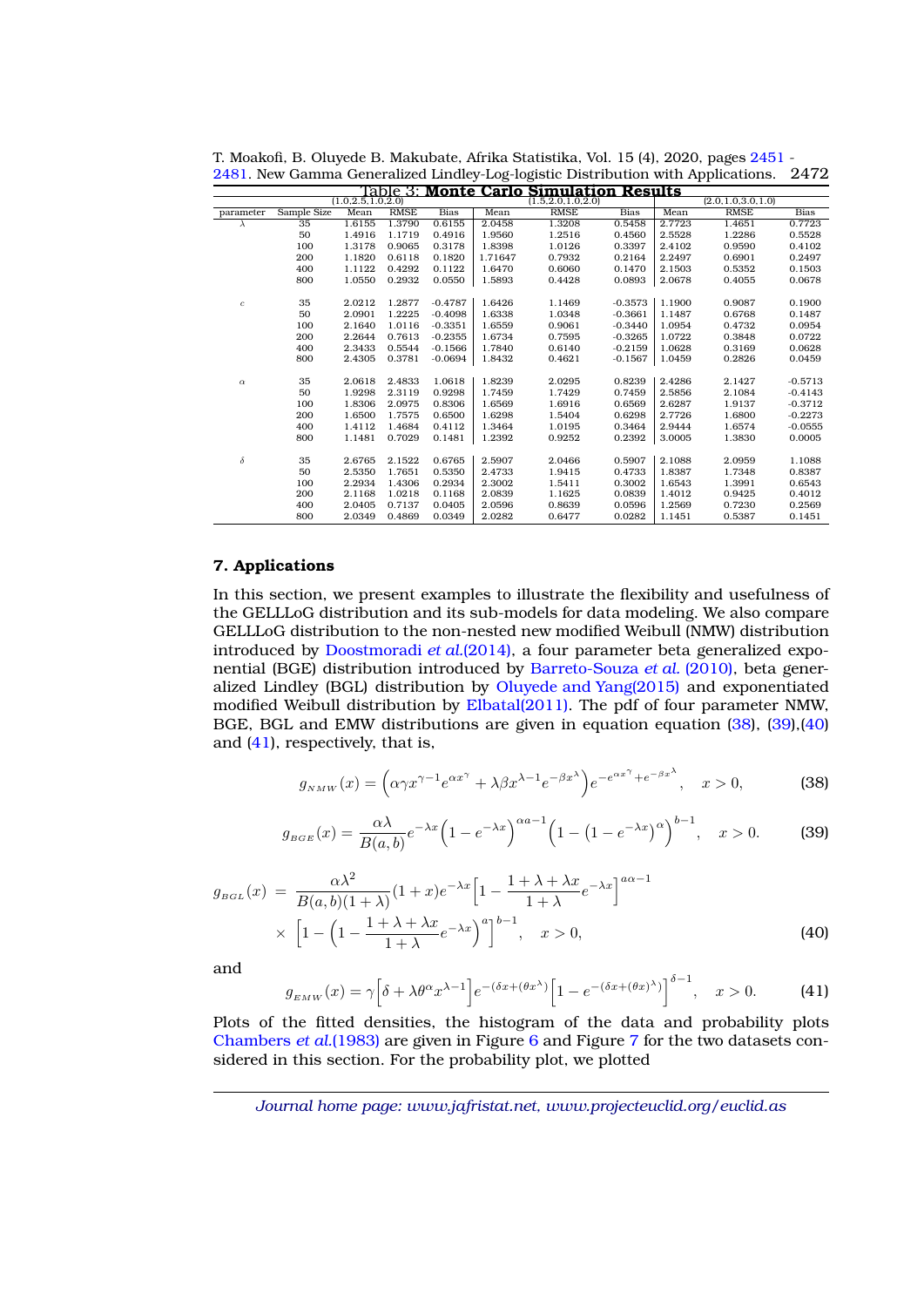$F_{GELLLoG}(x_{(j)}; \hat{c}, \hat{\alpha}, \hat{\lambda}, \hat{\delta})$  against  $\frac{j - 0.375}{n + 0.25}$ ,  $j = 1, 2, \dots, n$ , where  $x_{(j)}$  are the ordered values of the observed data. The measures of closeness are given by the sum of squares (SS)

$$
SS = \sum_{j=1}^{n} \left[ F_{GELLLoG}(x_{(j)}) - \left( \frac{j - 0.375}{n + 0.25} \right) \right]^2.
$$

The goodness-of-fit statistics  $W^*$  and  $A^*$ , , described by [Chen and Balakrishnan\(1995\)](#page-27-19) as well as Kolmogorov-Smirnov (KS) statistic, its P-value and SS are also presented in the tables. These statistics can be used to verify which distribution fits better to the data. In general, the smaller the values of  $W^*$  and  $A^*$ , the better the fit.

#### *7.1. Lifetime data*

[Gross and Clark\(1975\)](#page-27-20) presented the following data for lifetime data. The data are: 1.1,1.4,1.3,1.7,1.9,1.8,1.6,2.2,1.7,2.7,4.1,1.8,1.5,1.2,1.4,3,1.7,2.3,1.6,2.

Estimates of the parameters of GELLLoG distribution and its related sub-models (standard error in parentheses), AIC, BIC, and the goodness-of-fit statistics W<sup>∗</sup> , A<sup>∗</sup> , KS and its P-value as well as SS are given in Table [4.](#page-22-0) Plots of the fitted densities and the histogram, observed probability vs predicted probability are given in Figure [6.](#page-23-0)

<span id="page-22-0"></span>

|                | Estimates                |                                                   |                          |                            |            | Statistics |          |          |        |                  |               |                        |        |
|----------------|--------------------------|---------------------------------------------------|--------------------------|----------------------------|------------|------------|----------|----------|--------|------------------|---------------|------------------------|--------|
| Model          |                          | $\mathbf{c}$                                      | $\alpha$                 | ð.                         | $-2\log L$ | AIC        | AICC     | BIC      | $W^*$  | $\overline{A}^*$ | K S           | P-value                | SS     |
| <b>GELLLoG</b> | 0.1243                   | 5.1200                                            | 3.4885                   | 2.0262                     | 30.8287    | 38.8287    | 41.4954  | 42.8117  | 0.0262 | 0.1512           | 0.0960        | 0.9928                 | 0.0216 |
|                | (1.6299)                 | (6.8941)                                          | (18.2812)                | (7.8205)                   |            |            |          |          |        |                  |               |                        |        |
|                |                          |                                                   |                          |                            |            |            |          |          |        |                  |               |                        |        |
| GELLoG         | $\Omega$                 | 1.1287                                            | $1.2996\times10^{-04}$   | 1.0504                     | 109.5000   | 115.4986   | 116.9986 | 118,4858 | 0.0623 | 0.3667           | 1.0000        | $2.2 \times 10^{-16}$  | 6.6216 |
|                |                          | $(2.4417\times10^{-01})$                          | $(8.1022\times10^{-05})$ | $(3.8729\times10^{-03})$   |            |            |          |          |        |                  |               |                        |        |
| <b>ELLLoG</b>  | $2.3230\times10^{-09}$   | 2.3964                                            | 0.5000                   | 1.                         | 63.0817    | 69.0818    | 70.5818  | 72.0690  | 0.0548 | 0.3218           | 0.7462        | $4.241\times10^{-10}$  | 3.9409 |
|                |                          | $(1.4863\times10^{-01})$ $(4.4268\times10^{-01})$ | $(3.1192\times10^{-01})$ |                            |            |            |          |          |        |                  |               |                        |        |
|                |                          |                                                   |                          |                            |            |            |          |          |        |                  |               |                        |        |
| LLLoG          | $4.7922\times10^{-09}$   | 2.4917                                            |                          |                            | 65.6049    | 69.6049    | 70.3100  | 71.5964  | 0.0492 |                  | 0.2878 0.5616 | $6.621\times10^{-06}$  | 2.3313 |
|                | $(1.5407\times10^{-01})$ | $(4.4792\times10^{-01})$                          |                          |                            |            |            |          |          |        |                  |               |                        |        |
| LLoG           | $\Omega$                 | 2.4916                                            |                          |                            | 65.6049    | 67.6049    | 67.8271  | 68,6007  | 0.0492 | 0.2878           | 0.5616        | $6.6210\times10^{-06}$ | 2.3313 |
|                |                          | (0.4479)                                          |                          |                            |            |            |          |          |        |                  |               |                        |        |
|                | $\alpha$                 | $\lambda$                                         | $\boldsymbol{a}$         | b                          |            |            |          |          |        |                  |               |                        |        |
| <b>BGE</b>     | 28.4888                  | 5.4032                                            | 28.9646                  | 0.2951                     | 30.8779    | 38.8779    | 41.5446  | 42.8609  | 0.0348 | 0.1958           | 0.1012        | 0.9865                 | 0.0262 |
|                | (215.8902)               | (3.7126)                                          | (217.1584)               | (0.2620)                   |            |            |          |          |        |                  |               |                        |        |
|                | $\alpha$                 |                                                   |                          | β                          |            |            |          |          |        |                  |               |                        |        |
| <b>NMW</b>     | 0.0090                   | 3.4110                                            | 6.6101                   | 0.0169                     | 37,8087    | 406.7058   | 409.3725 | 410.6888 | 1.1163 | 5.6637           | 0.6348        | $1.992\times10^{-07}$  | 1.9879 |
|                | (0.0163)                 | (1.2816)                                          | (1.4907)                 | (0.0156)                   |            |            |          |          |        |                  |               |                        |        |
|                | $\alpha$                 | $\theta$                                          | $\mathfrak{a}$           | b                          |            |            |          |          |        |                  |               |                        |        |
| <b>BGL</b>     | $1.2026\times10^{-01}$   | $2.9054\times10^{-07}$                            | $3.0161\times10^{-01}$   | $1.0100\times10^{01}$      | 162.3258   | 170.33     | 172.9967 | 174.313  | 0.0872 | 0.5162           | 0.4939        | 0.0001                 | 1.5551 |
|                | $(1.2389\times10^{-02})$ | $(4.2756\times10^{-06})$                          | $(1.1499\times10^{-03})$ | $(3.5923\times10^{-05})$   |            |            |          |          |        |                  |               |                        |        |
|                | $\gamma$                 | δ                                                 | $\lambda$                | $\theta$                   |            |            |          |          |        |                  |               |                        |        |
| <b>EMW</b>     | $3.6683\times10^{01}$    | 2.2352                                            | $1.7001\times10^{01}$    | $1.0000\times10^{-04}$     | 32.5212    | 40.5212    | 43.1878  | 44.5041  | 0.0542 | 0.3184           | 0.1343        | 0.8633                 | 0.0431 |
|                | $(2.5254\times10^{01})$  | $(4.3602\times10^{-01})$                          | $(2.6643\times10^{-13})$ | (4.5297 $\times10^{-08}$ ) |            |            |          |          |        |                  |               |                        |        |
|                |                          |                                                   |                          |                            |            |            |          |          |        |                  |               |                        |        |

Table 4: Estimates of Models for Lifetime Data

The Likelihood ratio (LR) test statistic for testing  $H_0$ : GELLoG against  $H_a$ : GEL-LLoG,  $H_0$ : LLLoG against  $H_a$ : GELLLoG and  $H_0$ : ELLLoG against  $H_a$ : GELLLoG are 78.6712 (p-value < 0.0001), 34.7761 (p-value < 0.0001) and 32.2529 (p-value  $<$  0.0001). We can conclude that there are significant differences between GELLoG and GELLLoG distributions, LLLoG and GELLLoG distributions as well between GELLLoG and ELLLoG distributions, respectively based on the LR tests at 5% level. The values of AIC and BIC are smallest for the GELLLoG distribution, when compared to the corresponding values for the non-nested BGE, NMW, BGL and EMW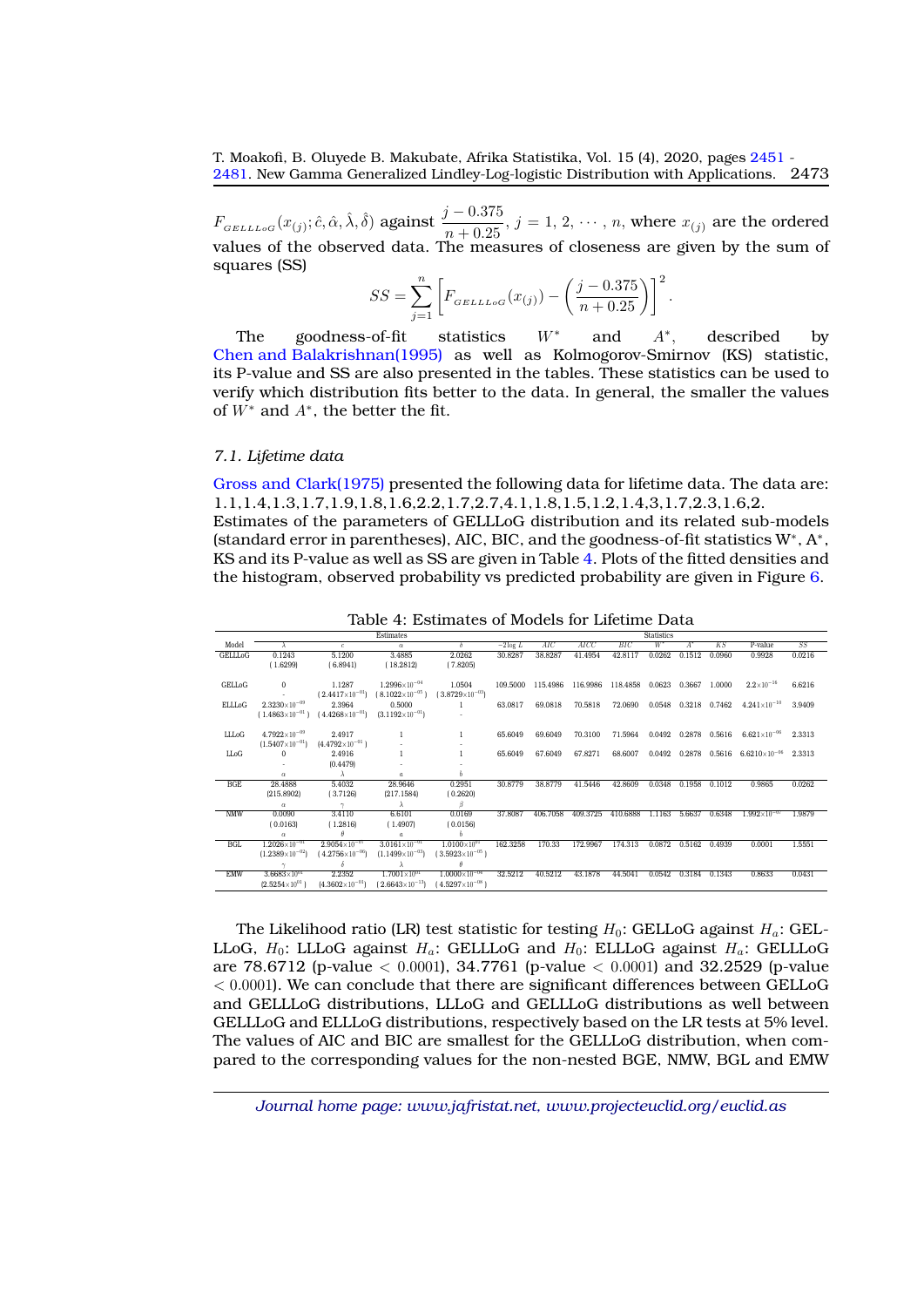distributions. The values of the goodness-of-fit-statistics W<sup>∗</sup> , A<sup>∗</sup> , KS and its p-value show that the GELLLoG distribution is the "best" fit for the lifetime data.

<span id="page-23-0"></span>

Fig. 6: Fitted Densities and Probability Plots of the Lifetime Data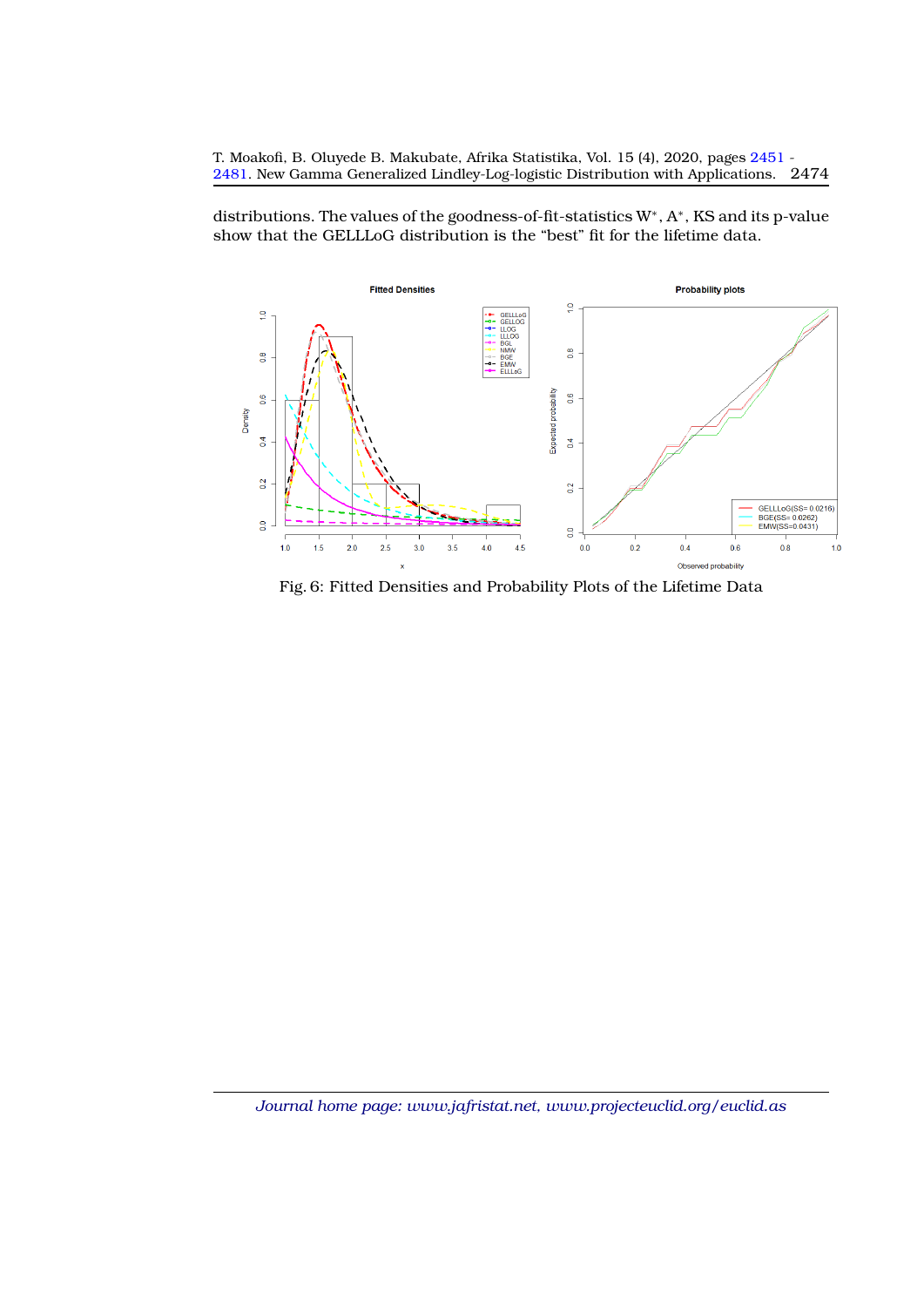## *7.2. Repair lifetimes of an airborne transceiver*

These data correspond to maintenance on active repair times (in hours) for an airborne communication transceiver with size n=46 from Leiva *et al.*[\(2009\)](#page-27-21) and [Chhikara and Folks\(1977\).](#page-27-22) These data are:

0.2,0.3,0.5,0.5,0.5,0.5,0.6,0.6,0.7,0.7,0.7,0.8,0.8,1.0,1.0,1.0,1.0,1.1,1.3,1.5,1.5, 1.5, 1.5,2.0,2.0,2.2,2.5,2.7,3.0,3.0,3.3,3.3,4.0,4.0,4.5,4.7,5.0,5.4,5.4,7.0,7.5, 8.8,9.0,10.3, 22.0,24.5.

Estimates of the parameters of GELLLoG distribution and its related sub-models (standard error in parentheses), AIC, BIC, W<sup>∗</sup> , A<sup>∗</sup> , KS and its P-value as well as SS are given in Table [5.](#page-24-0) Plots of the fitted densities and the histogram, observed probability vs predicted probability are given in Figure [7.](#page-25-0)

Table 5: Estimates of Models for repair lifetimes of an airborne transceiver Data

<span id="page-24-0"></span>

|                | Estimates                |                          |                          |                          |            | <b>Statistics</b> |          |          |        |                  |        |                        |         |
|----------------|--------------------------|--------------------------|--------------------------|--------------------------|------------|-------------------|----------|----------|--------|------------------|--------|------------------------|---------|
| Model          |                          | c.                       | $\alpha$                 | δ                        | $-2\log L$ | AIC               | AICC     | BIC      | $W^*$  | $\overline{A}^*$ | KS     | P-value                | SS      |
| <b>GELLLoG</b> | 0.0909                   | 1.2382                   | 1.8733                   | 1.0064                   | 199,7542   | 207.7542          | 208.7298 | 215,0688 | 0.0489 | 0.3168           | 0.0929 | 0.8216                 | 0.0546  |
|                | (0.0754)                 | (0.3801)                 | (3.2566)                 | (1.3790)                 |            |                   |          |          |        |                  |        |                        |         |
|                |                          |                          |                          |                          |            |                   |          |          |        |                  |        |                        |         |
| <b>GELLoG</b>  | $\Omega$                 | 1.1267                   | $1.4823\times10^{-04}$   | $1.0504\times10^{01}$    | 266,6504   | 272.6513          | 273.2227 | 278.1372 | 0.0676 | 0.4027           | 1.0000 | $2.2\times10^{-16}$    | 15.2901 |
|                |                          | $1.5154\times10^{-01}$   | $(6.2240\times10^{-05})$ | $(3.1145\times10^{-03})$ |            |                   |          |          |        |                  |        |                        |         |
| <b>ELLLoG</b>  | 0.0454                   | 1.3410                   | 0.5000                   |                          | 202.0737   | 208.0737          | 209.3084 | 214.2229 | 0.0593 | 0.3655           | 0.4893 | $5.419\times10^{-10}$  | 4.5084  |
|                | (0.0576)                 | (0.1853)                 | (0.1417)                 |                          |            |                   |          |          |        |                  |        |                        |         |
|                |                          |                          |                          |                          |            |                   |          |          |        |                  |        |                        |         |
| LLLoG          | 0.0525                   | 1.3205                   |                          |                          | 214.5014   | 218,5014          | 218,7805 | 222.1587 | 0.0564 | 0.3441           | 0.2435 | 0.0085                 | 1.1386  |
|                | (0.0591)                 | (0.1826)                 |                          |                          |            |                   |          |          |        |                  |        |                        |         |
| LLoG           | $\Omega$                 | 1.3643                   |                          |                          | 214.9587   | 216.9587          | 217.0496 | 218,7873 | 0.0624 | 0.3725           | 0.2362 | 0.0117                 | 1.1276  |
|                |                          | (0.1670)                 |                          |                          |            |                   |          |          |        |                  |        |                        |         |
|                | $\alpha$                 |                          | $\boldsymbol{a}$         |                          |            |                   |          |          |        |                  |        |                        |         |
| BGE            | 10.9759                  | 1.2799                   | 0.1848                   | 0.1855                   | 201.8082   | 209.8083          | 210.7839 | 217.1229 | 0.0563 | 0.4558           | 0.1109 | 0.6228                 | 0.0890  |
|                | (20.9289)                | (0.7340)                 | (0.3193)                 | (0.0620)                 |            |                   |          |          |        |                  |        |                        |         |
|                | $\alpha$                 | $\sim$                   | $\lambda$                | B                        |            |                   |          |          |        |                  |        |                        |         |
| <b>NMW</b>     | 0.1280                   | 0.3343                   | 1.2957                   | 0.1810                   | 237.2661   | 245.2661          | 246.2417 | 252,5807 | 0.1341 | 0.8364           | 0.2340 | 0.0129                 | 0.6827  |
|                | (0.0680)                 | (0.2015)                 | (0.1966)                 | (0.0619)                 |            |                   |          |          |        |                  |        |                        |         |
|                | $\alpha$                 | $\theta$                 | $\boldsymbol{a}$         | Ь                        |            |                   |          |          |        |                  |        |                        |         |
| <b>BGL</b>     | $1.1793\times10^{-01}$   | $1.7823\times10^{-06}$   | $3.0140\times10^{-01}$   | $1.0100\times10^{01}$    | 386,7372   | 394,7331          | 395,7087 | 402.0476 | 0.0769 | 0.4980           | 0.5073 | $1.0370\times10^{-10}$ | 3.3521  |
|                | $(7.3103\times10^{-03})$ | $(2.8513\times10^{-06})$ | $(4.6377\times10^{-04})$ | $(2.5191\times10^{-05})$ |            |                   |          |          |        |                  |        |                        |         |
|                |                          |                          |                          | $\theta$                 |            |                   |          |          |        |                  |        |                        |         |
| <b>EMW</b>     | $9.5828\times10^{-01}$   | $2.6937\times10^{-01}$   | $1.7001\times10^{91}$    | $1.0000\times10^{-04}$   | 209,9658   | 217,9658          | 218,9414 | 225.2804 | 0.1441 | 1.0004           | 0.1519 | 0.2385                 | 0.1889  |
|                | $(1.8975\times10^{-01})$ | $(5.4358\times10^{-02})$ | $(5.0648\times10^{-19})$ | $(8.6130\times10^{-14})$ |            |                   |          |          |        |                  |        |                        |         |

The LR test statistic for testing  $H_0$ : GELLoG against  $H_a$ : GELLLoG,  $H_0$ : LLLoG against  $H_a$ : GELLLoG and  $H_0$ : ELLLoG against  $H_a$ : GELLLoG are 66.8962 (p-value  $< 0.00001$ , 14.2598 (p-value  $< 0.000801$ ) and 2.3195 (p-value=0.1277). We can conclude that are significant differences between GELLoG and GELLLoG distributions, as well as between LLLoG and GELLLoG distributions, respectively based on the LR tests. There is no significant difference between GELLLoG and ELLLoG distributions based on the LR test. The GELLLoG distribution is significantly better than the sub-models considered above. The values of the statistics: AIC, AICC, and BIC are smallest for the GELLLoG distribution. Also, the goodness-of-fit statistics W<sup>∗</sup> and A<sup>∗</sup> are the smallest and definitely points to the GELLLoG distribution as the "best"fit for the Repair lifetimes of an airborne transceiver data when compared to the corresponding values for the sub-models. The goodness-of-fit statistics W<sup>∗</sup> and A<sup>∗</sup> are also better for the GELLLoG distribution when compared to the values for the non-nested BGE, MMW, BGL and EMW distributions. Thus, there is indeed convincing evidence that the GELLLoG distribution is the "best" fit for the repair lifetimes of an airborne transceiver data.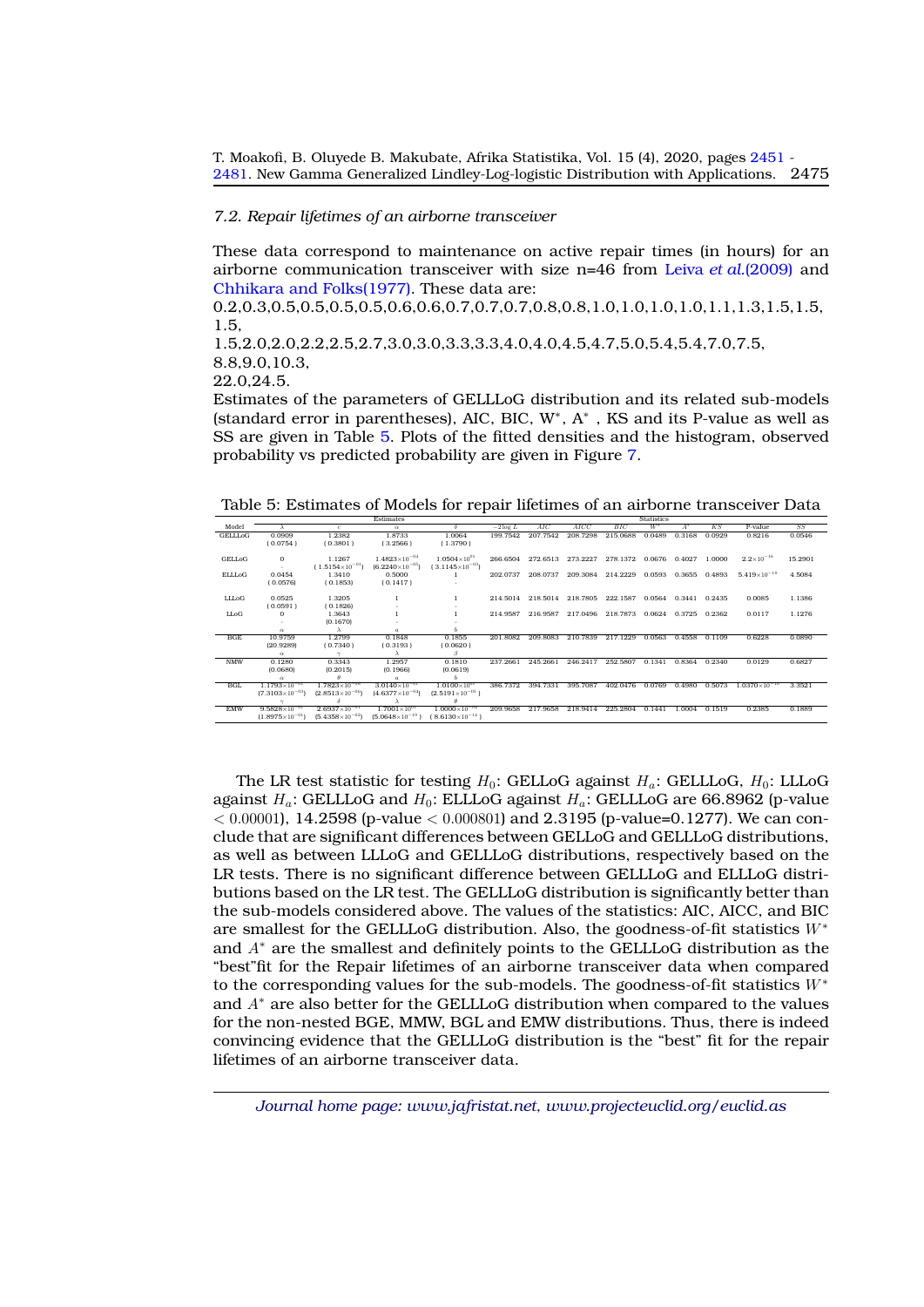

<span id="page-25-0"></span>

Fig. 7: Fitted Densities and Probability Plots of the Repair Lifetimes of an Airborne Transceiver Data

# **8. Concluding Remarks**

A new generalized distribution called the gamma exponentiated Lindley log-logistic (GELLLoG) distribution is presented. The GELLLoG distribution has several new and known distributions as special cases or sub-models. The density of this new distribution can be expressed as a linear combination of ELLLoG density functions. The GELLLoG distribution possesses hazard function with flexible behavior. We also obtain closed form expressions for the moments, mean and median deviations, distribution of order statistics and entropy. Maximum likelihood estimation technique is used to estimate the model parameters. The performance of the GELLLoG distribution was examined by conducting Monte Carlo simulations for different sizes. Finally, the GELLLoG distribution is fitted to real data sets to illustrate the applicability and usefulness of the new generalized distribution.

# **Acknowledgements**

The authors are thankful to the editorial team and referee for carefully reading the paper and their valuable assistance and comments.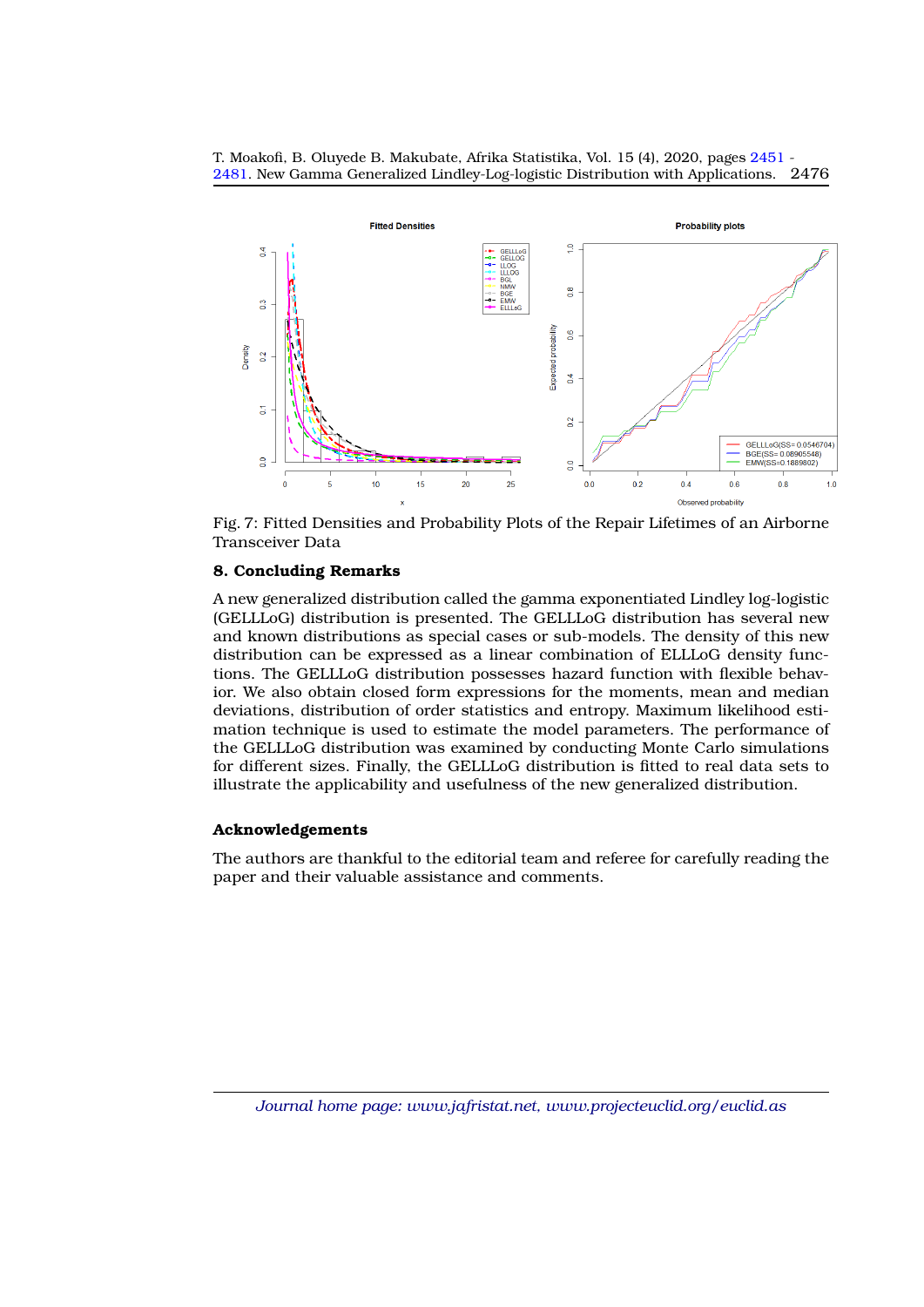# **9. Appendix A**

Elements of the score vector are given by

$$
\frac{\partial \ell_n}{\partial c} = (\delta - 1) \sum_{i=1}^n \frac{\left(1 - \left[1 - \frac{1 + \lambda + \lambda x_i}{1 + \lambda} \frac{e^{-\lambda x_i}}{(1 + x_i^c)}\right]^{\alpha}\right)^{-1}}{ \left[1 - \frac{1 + \lambda + \lambda x_i}{1 + \lambda} \frac{e^{-\lambda x_i}}{(1 + x_i^c)}\right]^{\alpha - 1}} \times \left[\frac{(1 + \lambda + \lambda x_i)e^{-\lambda x_i}}{1 + \lambda} + \frac{x_i^c \ln x_i}{(1 + x_i^c)^2}\right] + (\alpha - 1) \sum_{i=1}^n \frac{\left[\frac{(1 + \lambda + \lambda x_i)e^{-\lambda x_i}}{1 + \lambda} + \frac{x_i^c \ln x_i}{(1 + x_i^c)^2}\right]}{\left[1 - \frac{1 + \lambda + \lambda x_i}{1 + \lambda} \frac{e^{-\lambda x_i}}{(1 + x_i^c)^2}\right]} - \sum_{i=1}^n \frac{x_i^c \ln x_i}{(1 + x_i^c)} + \sum_{i=1}^n \frac{\frac{(1 + \lambda + \lambda x_i)e^{-\lambda x_i}}{(1 + x_i^c)^2} \left((x_i^{c-1} + cx_i^{c-1} \ln x_i)(1 + x_i^c) - cx_i^{c-1}x_i^c \ln x_i\right)}{\left[\lambda^2 (1 + x_i) + \frac{(1 + \lambda + \lambda x_i)cx_i^{c-1}}{(1 + x_i^c)}\right]},
$$

$$
\frac{\partial \ell_n}{\partial \alpha} = (\delta - 1) \sum_{i=1}^n \frac{\left(1 - \left[1 - \frac{1 + \lambda + \lambda x_i}{1 + \lambda} \frac{e^{-\lambda x_i}}{(1 + x_i^c)}\right]^\alpha\right)^{-1}}{\ln\left(1 - \left[1 - \frac{1 + \lambda + \lambda x_i}{1 + \lambda} \frac{e^{-\lambda x_i}}{(1 + x_i^c)}\right]^\alpha\right)} \left[1 - \frac{1 + \lambda + \lambda x_i}{1 + \lambda} \frac{e^{-\lambda x_i}}{(1 + x_i^c)}\right]^\alpha
$$

$$
\times \ln\left[1 - \frac{1 + \lambda + \lambda x_i}{1 + \lambda} \frac{e^{-\lambda x_i}}{(1 + x_i^c)}\right] + \frac{n}{\alpha} + \sum_{i=1}^n \ln\left[1 - \frac{1 + \lambda + \lambda x_i}{1 + \lambda} \frac{e^{-\lambda x_i}}{(1 + x_i^c)}\right],
$$

$$
\frac{\partial \ell_n}{\partial \lambda} = (\delta - 1) \sum_{i=1}^n \frac{\left(1 - \left[1 - \frac{1 + \lambda + \lambda x_i}{1 + \lambda} \frac{e^{-\lambda x_i}}{(1 + x_i^c)}\right]^{\alpha}\right)^{-1}}{\ln\left(1 - \left[1 - \frac{1 + \lambda + \lambda x_i}{1 + \lambda} \frac{e^{-\lambda x_i}}{(1 + x_i^c)}\right]^{\alpha}\right]} \alpha \left[1 - \frac{1 + \lambda + \lambda x_i}{1 + \lambda} \frac{e^{-\lambda x_i}}{(1 + x_i^c)}\right]^{\alpha - 1}
$$
\n
$$
\times \frac{-e^{-\lambda x_i}}{(1 + x_i^c)(1 + \lambda)} \left(\frac{(1 + x_i)(1 + \lambda) - (1 + \lambda + \lambda x_i)}{1 + \lambda} + (1 + \lambda + \lambda x_i)(x_i)\right)
$$
\n
$$
+ (\alpha - 1) \sum_{i=1}^n \frac{\frac{e^{-\lambda x_i}}{(1 + x_i^c)} \left[\frac{(1 + x_i)(1 + \lambda) - (1 + \lambda + \lambda x_i)}{(1 + \lambda)^2} + \frac{(1 + \lambda + \lambda x_i)x_i}{1 + \lambda}\right]}{\left[1 - \frac{1 + \lambda + \lambda x_i}{1 + \lambda} \frac{e^{-\lambda x_i}}{(1 + x_i^c)}\right]} - \frac{n}{1 + \lambda} - \sum_{i=1}^n x_i
$$
\n
$$
+ \sum_{i=1}^n \frac{2\lambda x_i + \frac{cx_i^{c-1}(1 + x_i)}{(1 + x_i^c)}}{\left[\lambda^2(1 + x_i) + \frac{(1 + \lambda + \lambda x_i)cx_i^{c-1}}{(1 + x_i^c)}\right]},
$$

and

$$
\frac{\partial \ell_n}{\partial \delta} = -\frac{n\Gamma'(\delta)}{\Gamma(\delta)} + \sum_{i=1}^n \ln \left[ -\ln \left( 1 - \left[ 1 - \frac{1 + \lambda + \lambda x_i}{1 + \lambda} \frac{e^{-\lambda x_i}}{(1 + x_i^c)} \right]^\alpha \right) \right].
$$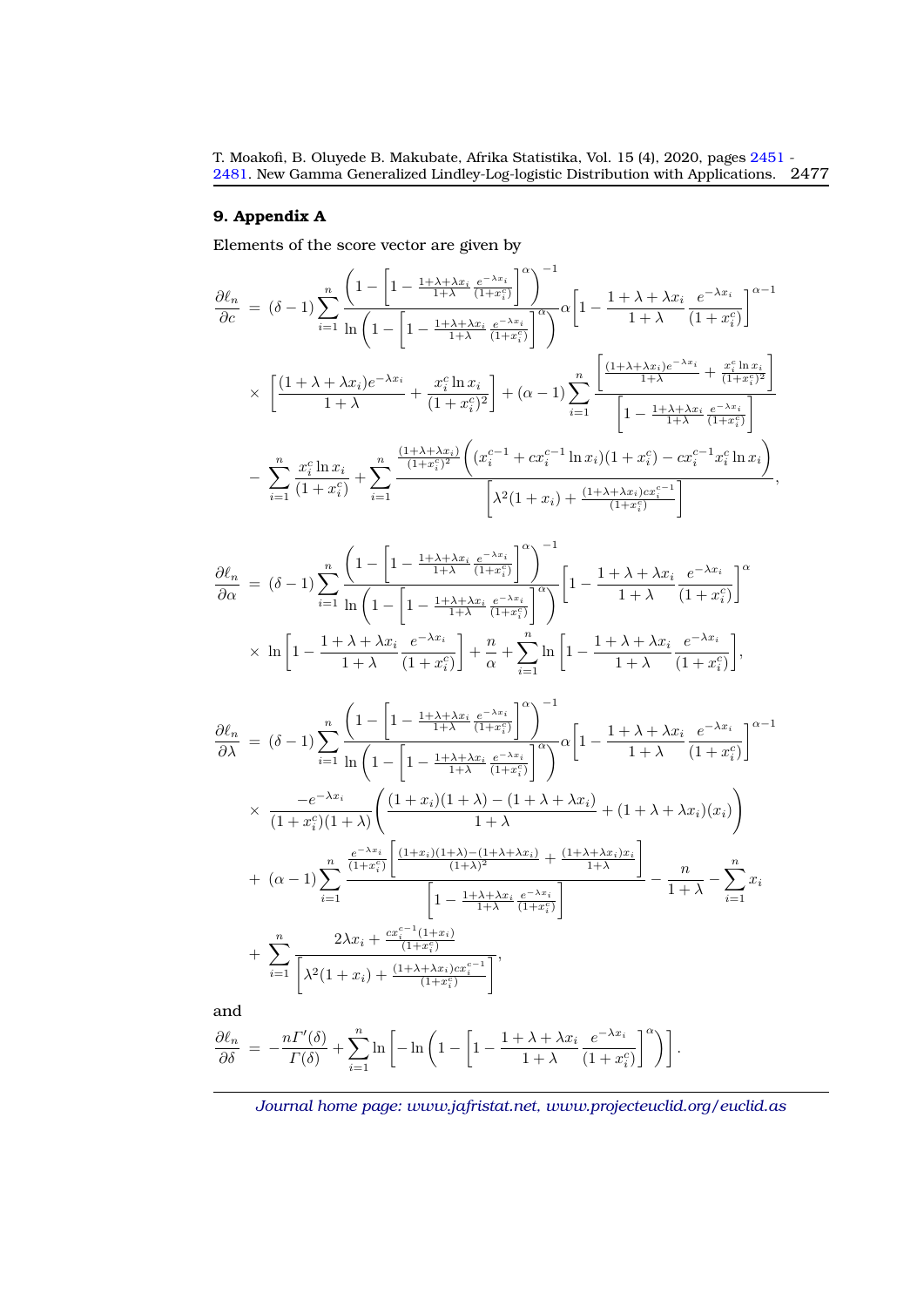#### <span id="page-27-0"></span>**References**

- <span id="page-27-16"></span>Barreto-Souza, W., Santos, A. H. S. and Cordeiro, G. M. (2010) The Beta Generalized Exponential Distribution, *Journal of Statistical Computation and Simulation*, 80(2), (2010), 159-172.
- <span id="page-27-18"></span>Chambers, J., Cleveland, W., Kleiner, B., and Tukey, J.: *Graphical Methods for Data Analysis*, Chapman and Hall, London, (1983).
- <span id="page-27-19"></span>Chen, G. and Balakrishnan, N.: *A General Purpose Approximate Goodness-of-fit Test*, Journal of Quality Technology, 27, (1995), 154-161.
- <span id="page-27-22"></span>Chhikara R.S., and Folks J. I.: *The Inverse Gaussian Distribution as a Lifetime Model*, Technometrics, 19, (1977), 461-8.
- <span id="page-27-15"></span>Doostmoradi, A., Zadkarami, M. R., and Roshani Sheykhabad, A.: *A New Modified Weibull Distribution and Its Application*, Journal of Statistical Research and Training Center, Iran, 11, (2014), 97-118.
- <span id="page-27-17"></span>Elbatal, I.: *Exponentiated Modified Weibull Distribution*. Economic Quality Control, 26, (2011), 189-200.
- <span id="page-27-6"></span>Ghitany, M.E., Al-Mutairi, D.K., Balakrishnan, N., and Al-Enezi, L.J.: *Power Lindley Distribution and Associated Inference*, Comput. Stat. Data Anal, 64, (2013), 20-33.
- <span id="page-27-4"></span>Ghitany, M.E., Atieh, B., and Nadarajah, S.: *Lindley Distribution and Its Applications*, Math. Comput. Simul, 78(4), (2008), 493-506.
- <span id="page-27-9"></span>Gradshteyn, I. S., and Ryzhik, I., M.: *Table of Integrals, Series and Products*, Academic Press, San Diego, (2000).
- <span id="page-27-20"></span>Gross, A.J., and Clark, V.A.: *Survival distributions: reliability applications in the biomedical sciences*, NewYork, JohnWiley and Sons, (1975).
- <span id="page-27-21"></span>Leiva V., Barros M., and Paula G. A.: *Generalized Birnbaum-Sanders Models using R*, Brazil, Brazilian Statistical Association, 53, (2009), 1511-1528.
- <span id="page-27-1"></span>Lindley, D.V.: *Fiducial Distributions and Bayes Theorem*, J. Royal Stat. Soc. Ser. B, 20, (1958), 102-107.
- <span id="page-27-5"></span>Nadarajah, S., Bakouch, H. S., and Tahmasbi, R.: *A Generalized Lindley Distribution*, Sankhya B, 73, (2011), 331-359.
- <span id="page-27-8"></span>Oluyede, B. O., Raheem, S., and Wanduku, D.: *The beta Lindley Log-logistic Distribution with Applications to Lifetime Data, submitted,* (2020).
- <span id="page-27-2"></span>Oluyede, B.O, and Yang, T.: *A New Class of Generalized Lindley Distributions with Applications*, Journal of Statistical Computation and Simulation, 85(10), (2015), 2072-2100, DOI: 10.1080/00949655.2014.917308
- <span id="page-27-3"></span>Oluyede, B. O., Yang, T., and Omolo, B.: *A Generalized Class of Kumaraswamy Lindley Distribution with Applications to Lifetime Data*, Journal of Computations & Modelling, 5(1), (2015), 27-70.
- <span id="page-27-11"></span>R Development Core Team.: *A Language and Environment for Statistical Computing*, R Foundation for Statistical Computing, Vienna, Austria, (2011).
- <span id="page-27-10"></span>Rényi, A.: On Measures of Entropy and Information, Proceedings of the Fourth Berkeley Symposium on Mathematical Statistics and Probability, 1, (1960), 547-561.
- <span id="page-27-13"></span>Santos Silva, J. M. C., and Tenreyro, S.: *On the Existence of Maximum Likelihood Estimates in Poisson Regression*, Econ. Lett, 107, (2010), 310-312.
- <span id="page-27-12"></span>Seregin, A.: *Uniqueness of the Maximum Likelihood Estimator for k-Monotone Densities*, Proc. Amer. Math. Soc, 138, (2010), 4511-4515.
- <span id="page-27-14"></span>Xia, J., Mi, J., and Zhou, Y. Y.: *On the Existence and Uniqueness of the Maximum Likelihood Estimators of Normal and Log-normal Population Parameters with Grouped Data*, J. Probab. Statist., Article id 310575, (2009), 16 pages.
- <span id="page-27-7"></span>Zakerzadeh, H., and Dolati, A.: *Generalized Lindley Distribution*, Journal of Mathematical Extension, 3, 2, (2009), 13-25.